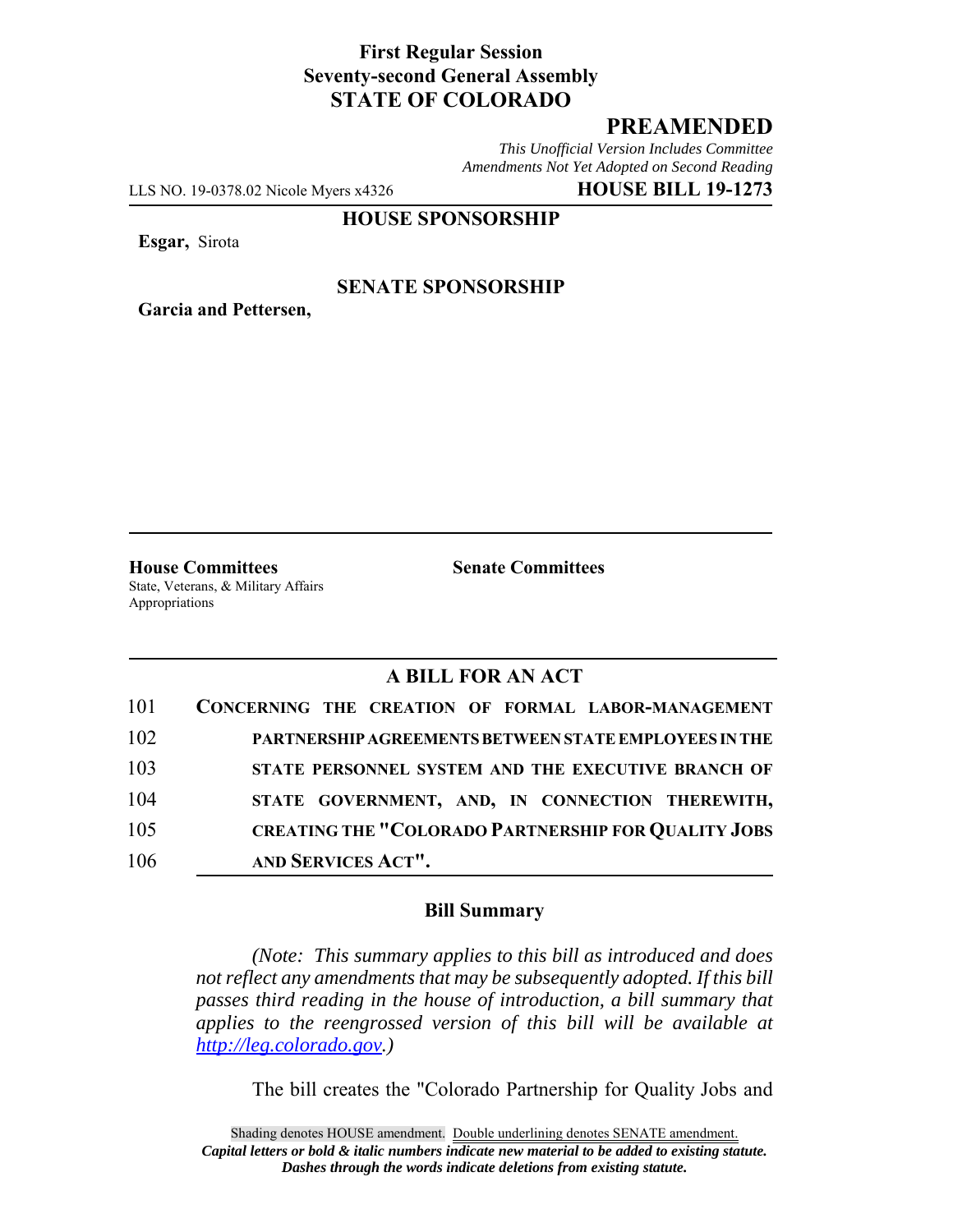Services Act" to facilitate the creation of formal labor-management partnership agreements between state employees in the state personnel system and the executive branch of state government. The bill specifies that certain employees in the state personnel system, due to the nature and responsibilities of their jobs, are not able to participate in partnership agreements. State employees who are allowed to participate in partnership agreements are designated covered employees.

**Partnership units:** The bill specifies that a partnership unit is a group of covered employees who have similar job classifications and who are in a unit for representation by a nonprofit organization that represents covered employees (employee organization). The bill creates partnership units composed of covered employees in specified occupational groups.

If a partnership unit was created pursuant to the existing Colorado executive order that authorizes partnership agreements (executive order) and the partnership unit has chosen an employee organization to exclusively represent it (certified employee organization), the partnership unit will continue to be represented by its existing certified employee organization.

**Certified employee organizations:** An employee organization that wants to represent an unrepresented partnership unit may file a petition with the department of labor and employment (department) requesting that it hold an election to allow covered employees in the partnership unit to elect an employee organization to represent it. The department is required to provide notice of the petition and other employee organizations may be included on the ballot in the election.

The department is required to conduct an election to determine which employee organization will be the certified employee organization of the partnership unit. The ballot must allow covered employees to vote not to be represented by an employee organization. If one employee organization receives a majority of the votes, the department is required to certify the employee organization as the certified employee organization of the partnership unit.

The bill specifies circumstances under which the department is not allowed to hold an election for a partnership unit to select a certified employee organization. The bill also specifies that a covered employee or an employee organization may initiate a process to decertify a certified employee organization for a partnership unit.

**Rights of covered employees and certified employee organizations:** The bill specifies that a covered employee may work with an employee organization and communicate with other covered employees to form a partnership agreement. Certified employee organizations have the right to reasonable access to areas where covered employees work to hold meetings, post notices, and provide information to covered employees.

**Duties of the certified employee organization:** The bill specifies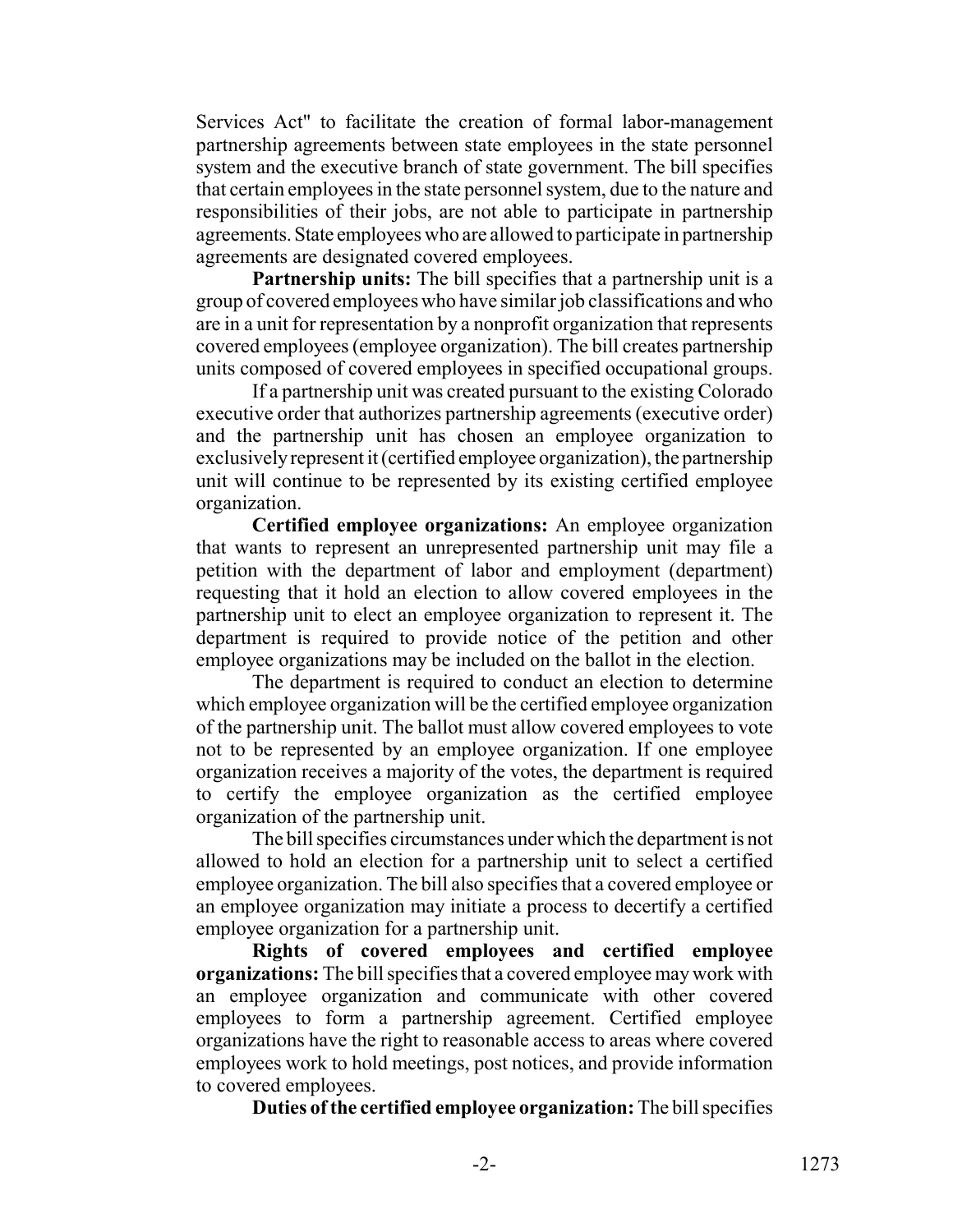that a certified employee organization is required to represent the interests of all covered employees in the partnership unit, regardless of membership in the employee organization. The bill also specifies the process by which a covered employee may initiate a grievance regarding the interpretation of a partnership agreement. In addition, the bill prohibits a certified employee organization from engaging in a strike, work stoppage, or group sickout against the state or any of its agencies or departments.

**Duties of the state:** The bill specifies that the state is required to:

- ! Make payroll deductions for membership dues and other payments that covered employees authorize to be made to the certified employee organization;
- ! Notify the certified employee organization when a covered employee is hired, promoted, or transferred to a new partnership unit;
- ! Periodically provide specified information about covered employees to each certified employee organization;
- ! Allow a certified employee organization to attend orientations for new covered employees;
- ! After the state and the certified employee organization reach a partnership agreement, submit a request to the general assembly for sufficient appropriations to implement terms of the partnership agreement requiring the expenditure of money; and
- ! Engage in good faith in all aspects of the partnership process.

**Partnership agreements:** A certified employee organization and the state are required to discuss and draft written partnership agreements, which are binding on the state, the certified employee organization, and covered employees. Partnership agreements that govern matters impacting all covered employees in all of the represented partnership units are required to be negotiated collaboratively with all certified employee organizations; except that a certified employee organization may opt out of joint negotiations for the partnership units it represents.

A partnership agreement is required to provide a grievance procedure to resolve disputes over the interpretation, application, and enforcement of any provision of the partnership agreement. A partnership agreement is also required to continue in full force and effect until it is replaced by a subsequent partnership agreement.

If disputes arise during the formation of a partnership agreement, the certified employee organization and the state are required to engage in the dispute resolution process established by the bill.

**Duties of the state personnel director:** The state personnel director (director) is required to enforce certain aspects of the partnership agreement process. The director is authorized to conduct hearings to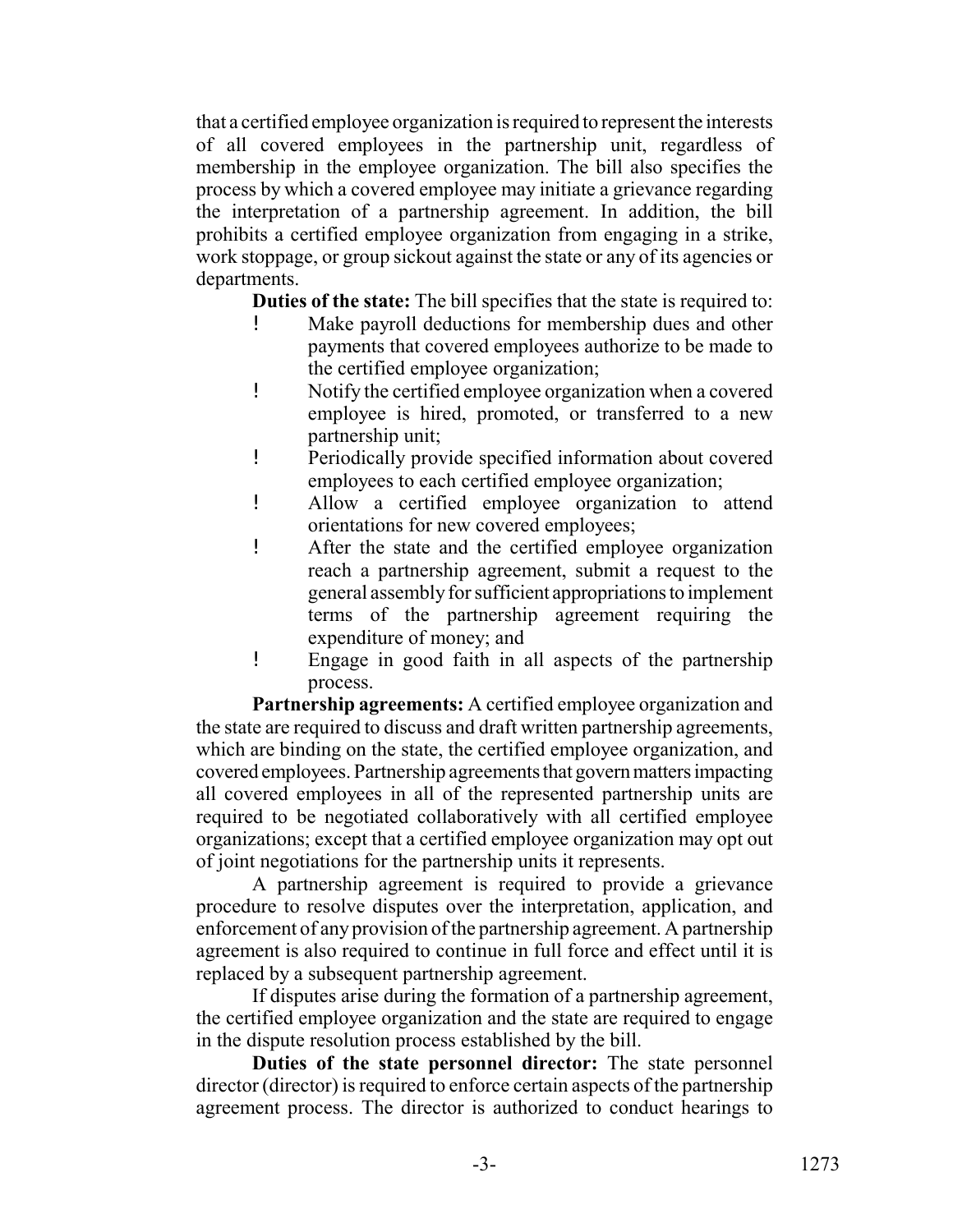adjudicate disputes regarding the rights of covered employees and the rights and duties of certified employee organizations and the state under partnership agreements. The director is required to determine and impose appropriate administrative remedies to address violations of rights or duties pursuant to the "Colorado Partnership for Quality Jobs and Services Act".

**Court review:** The bill specifies the circumstances under which the director or a party to a partnership agreement may request court review of the final action of the director or an arbitrator's decision and specifies the standards under which the court may conduct such review. Court review may be requested as follows:

- The director may request that the court of appeals enforce orders issued by the director in connection with partnership agreements;
- ! Any person or party affected by a final rule, order, or decision of the director may appeal to the district court for further relief;
- ! A party to a partnership agreement may seek enforcement or vacation of an arbitrator's decision on a grievance concerning the interpretation, application, and enforcement of a partnership agreement in district court; and
- ! Either the state or a certified employee organization may challenge the final judgment of an arbitrator's judgment resolving a dispute in the formation of a partnership agreement in district court.

| $\mathbf{1}$ | Be it enacted by the General Assembly of the State of Colorado:        |
|--------------|------------------------------------------------------------------------|
| 2            | <b>SECTION 1.</b> In Colorado Revised Statutes, add part 11 to article |
| 3            | 50 of title 24 as follows:                                             |
| 4            | PART <sub>11</sub>                                                     |
| 5            | <b>COLORADO PARTNERSHIP FOR</b>                                        |
| 6            | QUALITY JOBS AND SERVICES ACT                                          |
| 7            | 24-50-1101. Short title. THE SHORT TITLE OF THIS PART 11 IS THE        |
| 8            | "COLORADO PARTNERSHIP FOR QUALITY JOBS AND SERVICES ACT".              |
| 9            | Legislative declaration. (1) THE GENERAL<br>24-50-1102.                |
| 10           | ASSEMBLY HEREBY FINDS AND DECLARES THAT:                               |
| 11           | THE "COLORADO PARTNERSHIP FOR QUALITY JOBS AND<br>(a)                  |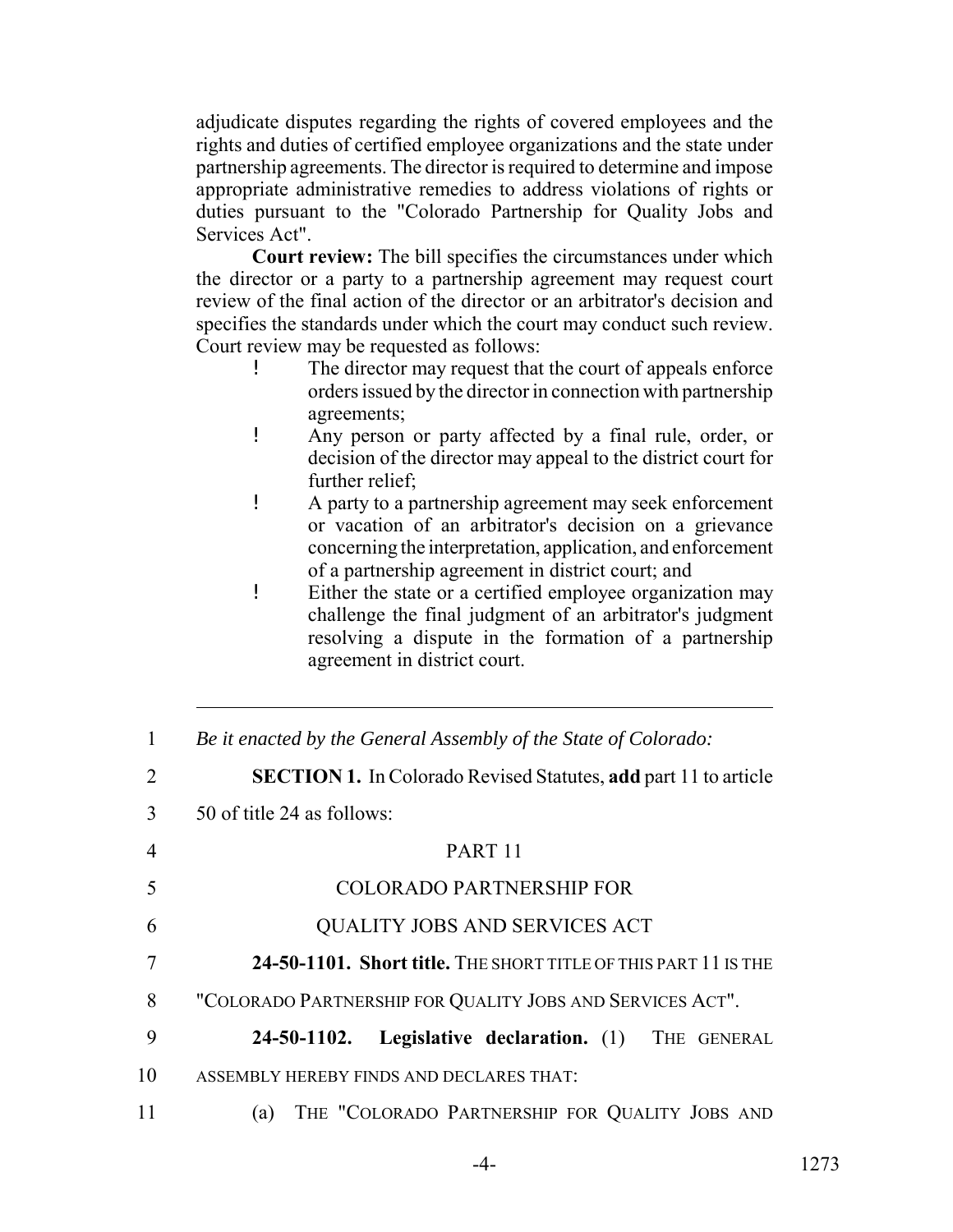SERVICES ACT" IS INTENDED TO CREATE FORMAL LABOR-MANAGEMENT PARTNERSHIPS BETWEEN STATE EMPLOYEES AND THE EXECUTIVE BRANCH OF STATE GOVERNMENT TO PROMOTE QUALITY JOBS AND STATE SERVICES, FOSTER INNOVATION AND EFFICIENCY, AND ATTRACT AND RETAIN A SKILLED, MOTIVATED WORKFORCE;

 (b) CHANGES IN TECHNOLOGY, THE NATURE OF THE WORKFORCE, AND THE DEMANDS FOR STATE SERVICES REQUIRE THE STATE TO MODERNIZE THE WAY IT MANAGES ITS EMPLOYEES;

 (c) THE STATE WORKFORCE IS AGING AND MANY EMPLOYEES WILL RETIRE IN THE NEXT TEN YEARS; HOWEVER, THE STATE HAS NOT BEEN ABLE TO EFFECTIVELY RECRUIT AND RETAIN YOUNGER EMPLOYEES. THE HIGH TURNOVER RATE IS COSTING THE STATE MILLIONS OF DOLLARS IN RECRUITMENT AND TRAINING OF NEW STAFF.

 (d) COLORADO WOULD BENEFIT FROM A PERSONNEL SYSTEM THAT VALUES BOTH WORK AND SERVICE AND OPERATES IN AN EFFICIENT AND EFFECTIVE MANNER.

(2) THE GENERAL ASSEMBLY FURTHER FINDS AND DECLARES THAT:

 (a) IT IS CRUCIAL THAT STATE EMPLOYEES UNDERSTAND THAT THEY ARE VALUED PARTNERS IN THE WORK OF THE STATE. TO THAT END, STATE EMPLOYEES SHOULD BE ABLE TO ENTER INTO A DIALOGUE, THROUGH A COLLECTIVE VOICE, ABOUT THE DELIVERY OF SERVICES TO THE 22 PUBLIC AND THEIR OWN COMPENSATION AND WORKING CONDITIONS. EMPLOYEE WAGES, BENEFITS, AND GENERAL SATISFACTION ARE THE MAJOR FACTORS INVOLVED IN BOTH RECRUITMENT AND RETENTION OF QUALITY EMPLOYEES AND HAVE AN IMPACT ON HOW SERVICES ARE PROVIDED. THEREFORE, THE STATE ALSO HAS A STRONG INTEREST IN ENTERING INTO A COOPERATIVE PARTNERSHIP TO DISCUSS WORKPLACE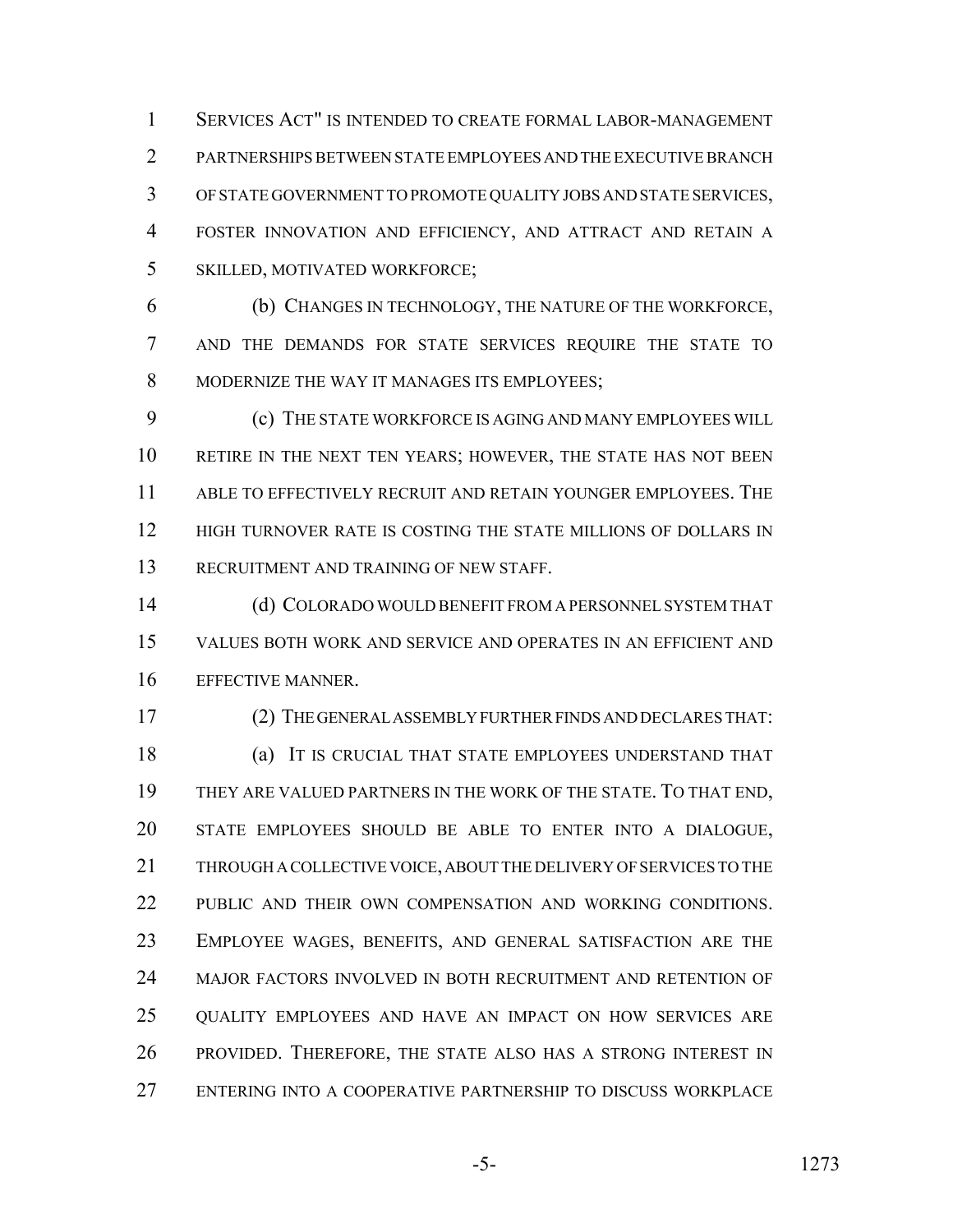ISSUES AND THE IMPROVEMENT OF COMPENSATION AND WORKING CONDITIONS.

 (b) IT IS THE INTENT OF THIS PART 11 TO ADDRESS THESE CONCERNS BY FORMALIZING A RELATIONSHIP BETWEEN THE STATE AS AN EMPLOYER AND ITS VALUED EMPLOYEES WHILE FOSTERING QUALITY JOBS AND PUBLIC SERVICES, INNOVATION, EFFICIENCY, AND ONGOING LEARNING. THIS PART 11 IS DESIGNED TO ENSURE THAT STATE MANAGEMENT AND STATE EMPLOYEES, THROUGH CHOSEN REPRESENTATIVES, JOINTLY WORK TO PROMOTE COOPERATIVE RELATIONSHIPS WITH THE SHARED GOAL OF PROVIDING THE BEST POSSIBLE SERVICES TO THE TAXPAYERS AND RESIDENTS OF THE STATE. THROUGH THIS PROCESS, THE STATE WILL BENEFIT FROM THE INNOVATIONS AND CREATIVITY OF FRONT-LINE EMPLOYEES AND AT THE SAME TIME WILL PROVIDE A MECHANISM FOR STATE EMPLOYEES TO ADVANCE AND PROSPER IN THEIR WORK, EARN RESPECT FOR THEIR IDEAS AND EXPERTISE, AND PARTICIPATE IN THE DECISION-MAKING PROCESS CONCERNING THE QUALITY OF PUBLIC SERVICES AS WELL THEIR WAGES AND WORKING CONDITIONS.

 (c) THE STATE PERSONNEL DIRECTOR IS UNIQUELY SUITED TO OVERSEE AND REGULATE THE EMPLOYEE-MANAGEMENT PARTNERSHIP PROCESS, AND THE COLORADO DEPARTMENT OF LABOR AND EMPLOYMENT HAS EXPERIENCE AND EXPERTISE AT CONDUCTING REPRESENTATION ELECTIONS FOR EMPLOYEE ORGANIZATIONS.

 **24-50-1103. Definitions.** AS USED IN THIS PART 11, UNLESS THE CONTEXT OTHERWISE REQUIRES:

 (1) "CERTIFIED EMPLOYEE ORGANIZATION" MEANS AN EMPLOYEE ORGANIZATION THAT HAS BEEN CERTIFIED AS THE REPRESENTATIVE OF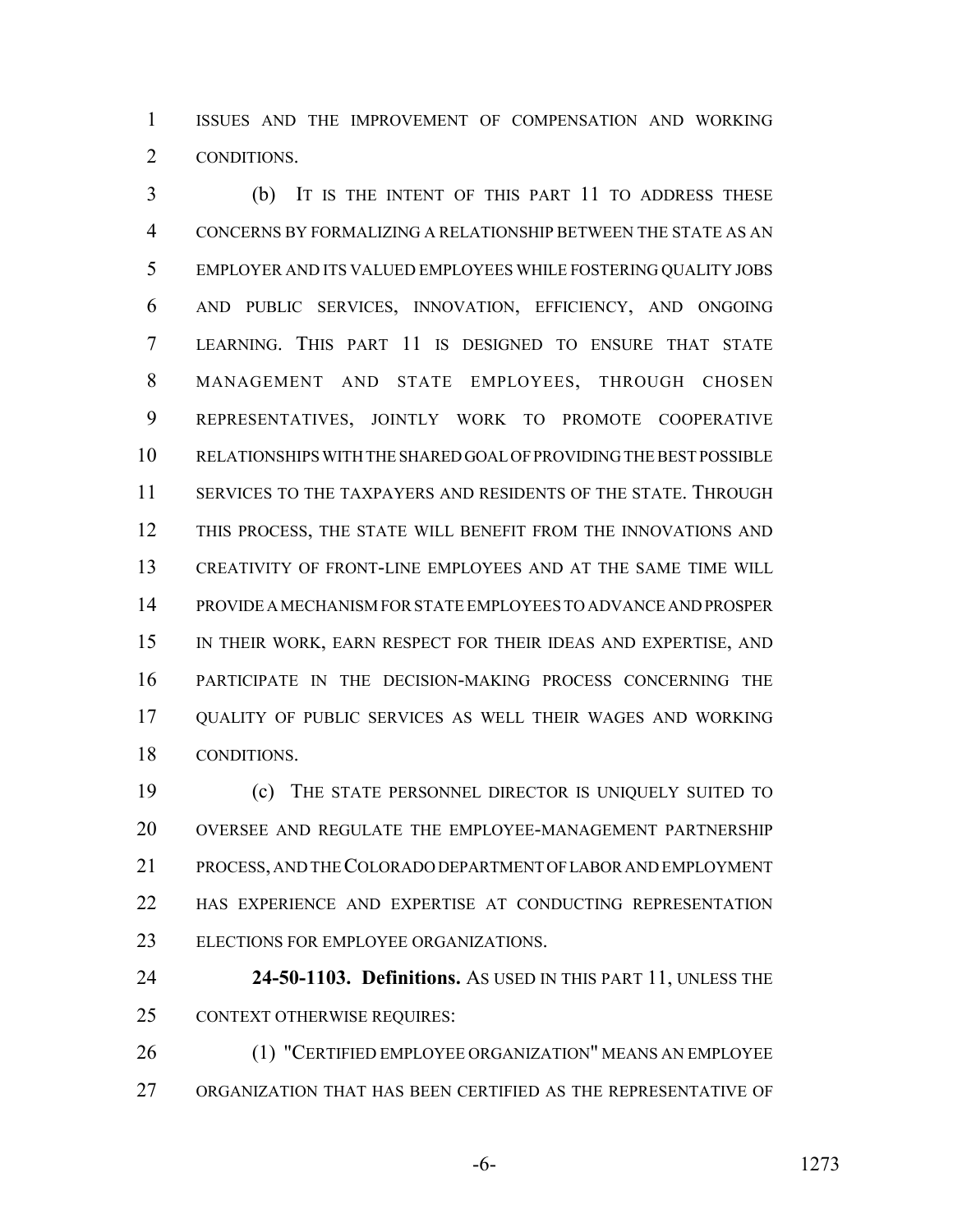COVERED EMPLOYEES IN A PARTNERSHIP UNIT PURSUANT TO SECTION 24-50-1106.

 (2) "CONFIDENTIAL EMPLOYEE" MEANS A PERSON WHO IS REQUIRED TO DEVELOP OR PRESENT MANAGEMENT POSITIONS WITH RESPECT TO EMPLOYER-EMPLOYEE RELATIONS OR WHOSE DUTIES NORMALLY REQUIRE ACCESS TO CONFIDENTIAL INFORMATION CONTRIBUTING SIGNIFICANTLY TO THE DEVELOPMENT OF SUCH MANAGEMENT POSITIONS.

 (3) "COVERED EMPLOYEE" MEANS AN EMPLOYEE WHO IS EMPLOYED IN THE PERSONNEL SYSTEM OF THE STATE ESTABLISHED IN 11 SECTION 13 OF ARTICLE XII OF THE STATE CONSTITUTION, UNLESS THE INDIVIDUAL FALLS INTO ANY OF THE FOLLOWING CATEGORIES:

- (a) CONFIDENTIAL EMPLOYEES;
- (b) MANAGERIAL EMPLOYEES;
- (c) SUPERVISORY EMPLOYEES;
- 16 (d) SENIOR EXECUTIVE SERVICE EMPLOYEES;
- (e) MEMBERS OF THE COLORADO NATIONAL GUARD;
- (f) THE DIRECTOR OF THE DIVISION OF LABOR, THE GOVERNOR'S DESIGNEE, AND THOSE EMPLOYEES WORKING WITH THE DIRECTOR OF THE 20 DIVISION OF LABOR AND THE DESIGNEE TO IMPLEMENT THIS PART 11;
- (g) ADMINISTRATIVE LAW JUDGES AND ATTORNEYS WHOSE RESPONSIBILITIES INCLUDE PROVIDING LEGAL ADVICE;
- 23 (h) STUDENT EMPLOYEES;
- (i) INDIVIDUALS IN THE CUSTODY OF THE DEPARTMENT OF 25 CORRECTIONS OR ANY LAW ENFORCEMENT AGENCY;
- 26 (i) PATIENTS OR RESIDENTS OF A STATE INSTITUTION; OR
- **(k) TEMPORARY EMPLOYEES WHOSE TERM OF EMPLOYMENT IS SIX**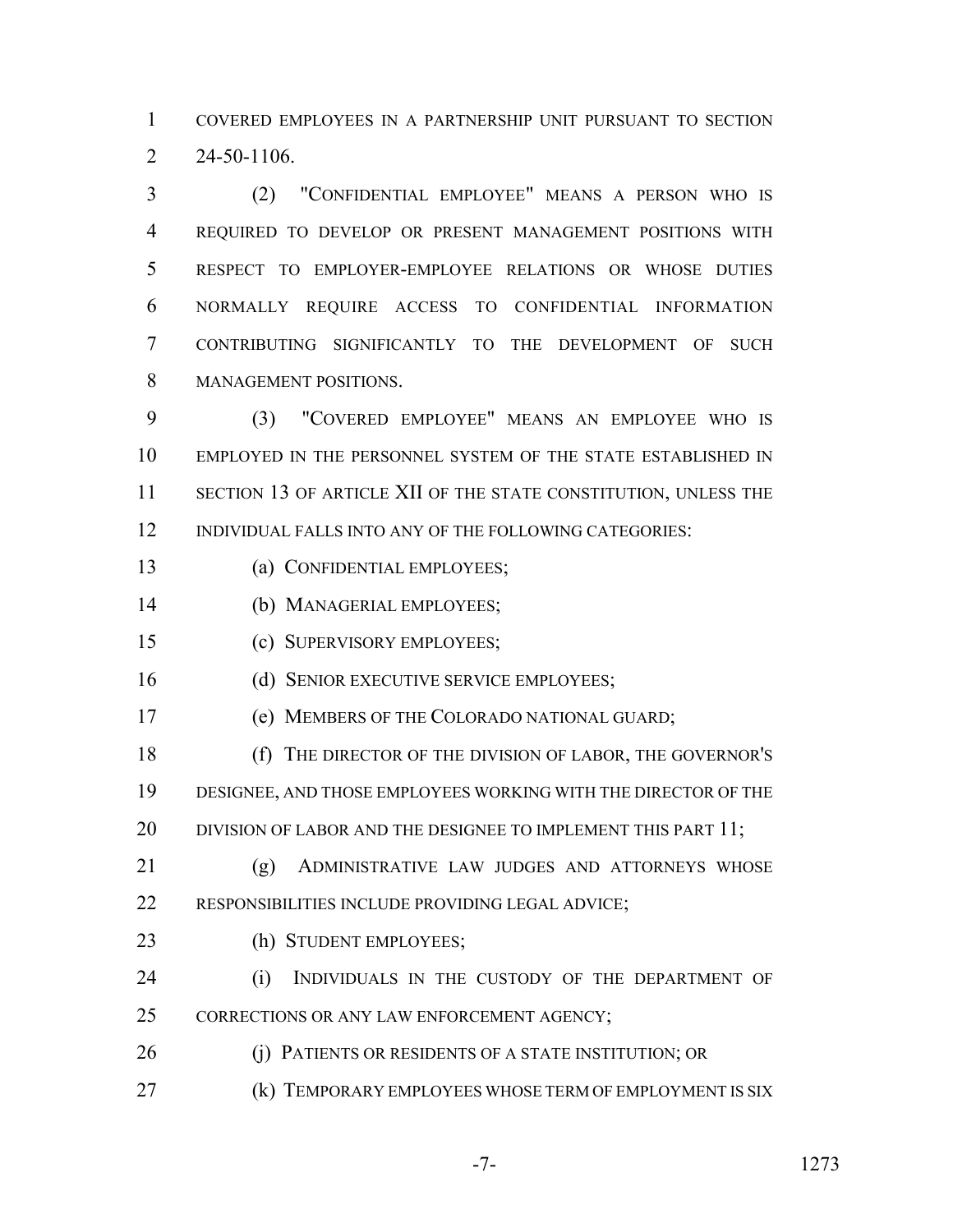MONTHS OR LESS.

 (4) "DIRECTOR" MEANS THE STATE PERSONNEL DIRECTOR ESTABLISHED IN SECTION 14 OF ARTICLE XII OF THE STATE CONSTITUTION, OR HIS OR HER DESIGNEE.

 (5) "EMPLOYEE ORGANIZATION" MEANS A NONPROFIT ORGANIZATION THAT REPRESENTS OR SEEKS TO REPRESENT COVERED EMPLOYEES IN A PARTNERSHIP UNIT.

 (6) "GOVERNOR'S DESIGNEE" MEANS THE PERSON THE GOVERNOR DESIGNATES, IN WRITING, AS THE INDIVIDUAL WHO WILL REPRESENT THE STATE IN THE EXERCISE OF ALL OF THE STATE'S RESPONSIBILITIES UNDER THIS ACT.

 (7) "MANAGERIAL EMPLOYEE" MEANS ANY EMPLOYEE HAVING SIGNIFICANT RESPONSIBILITIES FOR FORMULATING OR ADMINISTERING AGENCY OR DEPARTMENTAL POLICIES AND PROGRAMS OR ADMINISTERING AN AGENCY OR DEPARTMENT.

 (8) "NEW EMPLOYEE ORIENTATION" MEANS THE ONBOARDING PROCESS OF A NEWLY HIRED COVERED EMPLOYEE, WHETHER IN PERSON, ONLINE, OR THROUGH OTHER MEANS OR MEDIUMS, IN WHICH COVERED EMPLOYEES ARE ADVISED OF THEIR EMPLOYMENT STATUS, RIGHTS, BENEFITS, DUTIES AND RESPONSIBILITIES, OR ANY OTHER EMPLOYMENT-RELATED MATTERS.

 (9) "PARTNERSHIP AGREEMENT" MEANS AN AGREEMENT ESTABLISHED PURSUANT TO SECTION 24-50-1110 BETWEEN THE STATE AND A CERTIFIED EMPLOYEE ORGANIZATION.

 (10) "PARTNERSHIP UNIT" MEANS A GROUP OF COVERED EMPLOYEES WHO, BY VIRTUE OF OCCUPYING SIMILAR JOB CLASSIFICATIONS 27 IN THE PERSONNEL SYSTEM OF THE STATE, FORM A UNIT APPROPRIATE FOR

-8- 1273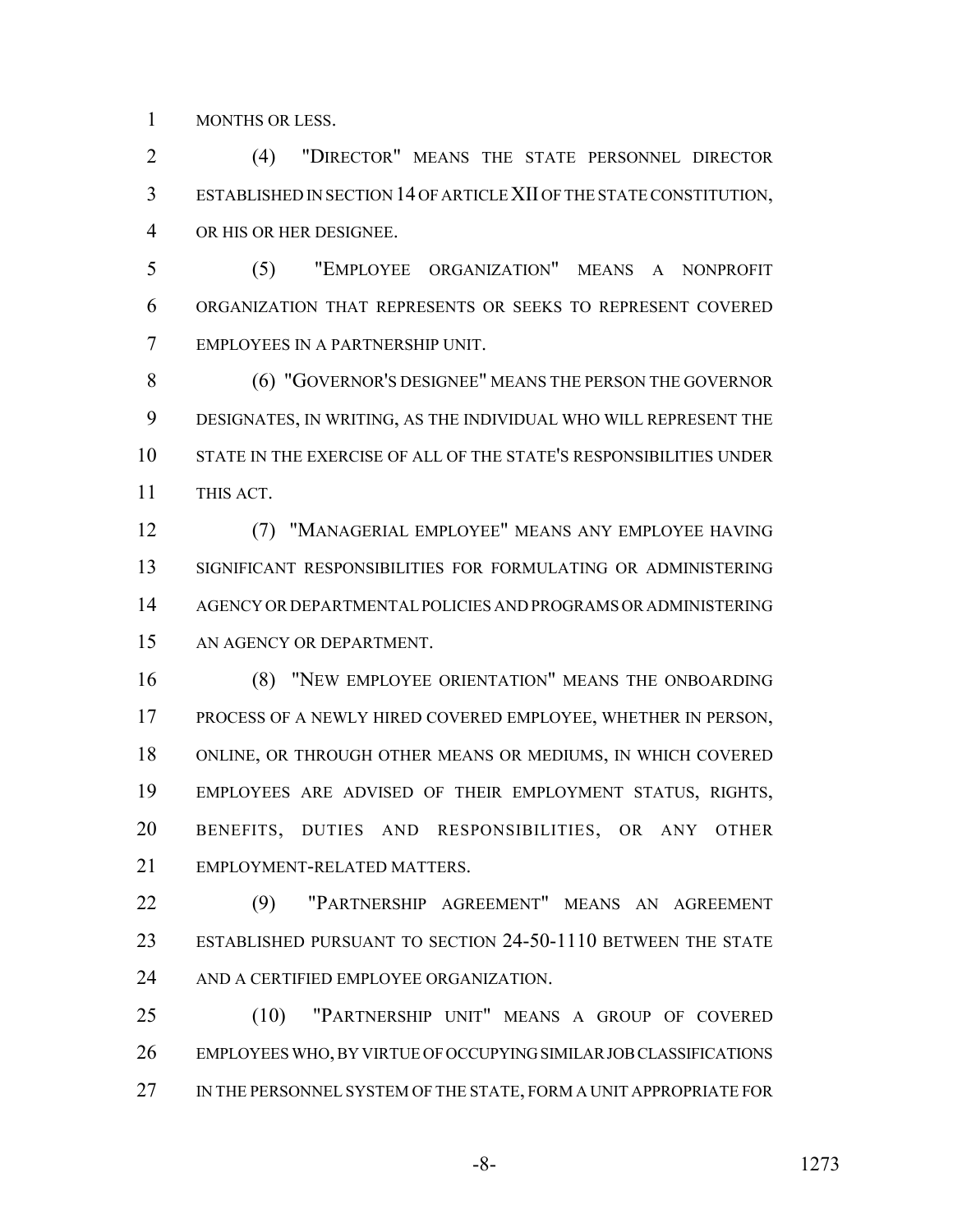REPRESENTATION BY AN CERTIFIED EMPLOYEE ORGANIZATION.

 (11) "PETITION" MEANS A DOCUMENT SIGNED BY A COVERED EMPLOYEE IN WHICH THE COVERED EMPLOYEE EXPRESSES THE DESIRE TO BE REPRESENTED BY AN EMPLOYEE ORGANIZATION. A PETITION SHALL INCLUDE, BUT NEED NOT BE LIMITED TO, A WRITTEN PETITION WITH MULTIPLE SIGNATURES, INDIVIDUAL PETITIONS OR PETITION CARDS WITH A SINGLE COVERED EMPLOYEE'S SIGNATURE, OR MEMBERSHIP FORMS OR CARDS SHOWING THAT A COVERED EMPLOYEE HAS JOINED AN EMPLOYEE ORGANIZATION.

 (12) "STATE" MEANS THE STATE OF COLORADO, INCLUDING ITS AGENCIES, DIVISIONS, AND DEPARTMENTS.

 (13) "SUPERVISORY EMPLOYEE" MEANS AN EMPLOYEE WHO IS AN APPOINTING AUTHORITY, AS DEFINED IN RULES PROMULGATED BY THE DEPARTMENT OF PERSONNEL, BUT DOES NOT INCLUDE AN EMPLOYEE WHO PERFORMS THE HUMAN RESOURCE FUNCTIONS OF AN APPOINTING AUTHORITY BY DELEGATION, AS PERMITTED BY RULES PROMULGATED BY 17 THE DEPARTMENT OF PERSONNEL.

 **24-50-1104. Duties and responsibilities of the director - rules.** (1) THE DIRECTOR SHALL ENFORCE THIS PART 11 AND SHALL PROMULGATE RULES IN ACCORDANCE WITH ARTICLE 4 OF THIS TITLE 24 AS MAY BE NECESSARY FOR THE ENFORCEMENT OF THIS PART 11. THE DIRECTOR SHALL PROMULGATE SUCH RULES WITHIN ONE HUNDRED EIGHTY 23 DAYS AFTER THE EFFECTIVE DATE OF THIS SUBSECTION (1).

 (2) PURSUANT TO SECTION 24-4-105, THE DIRECTOR MAY CONDUCT HEARINGS FOR THE PURPOSES OF:

26 (a) PROMULGATING RULES; OR

(b) ADJUDICATING DISPUTES AND ENFORCING SECTIONS

-9- 1273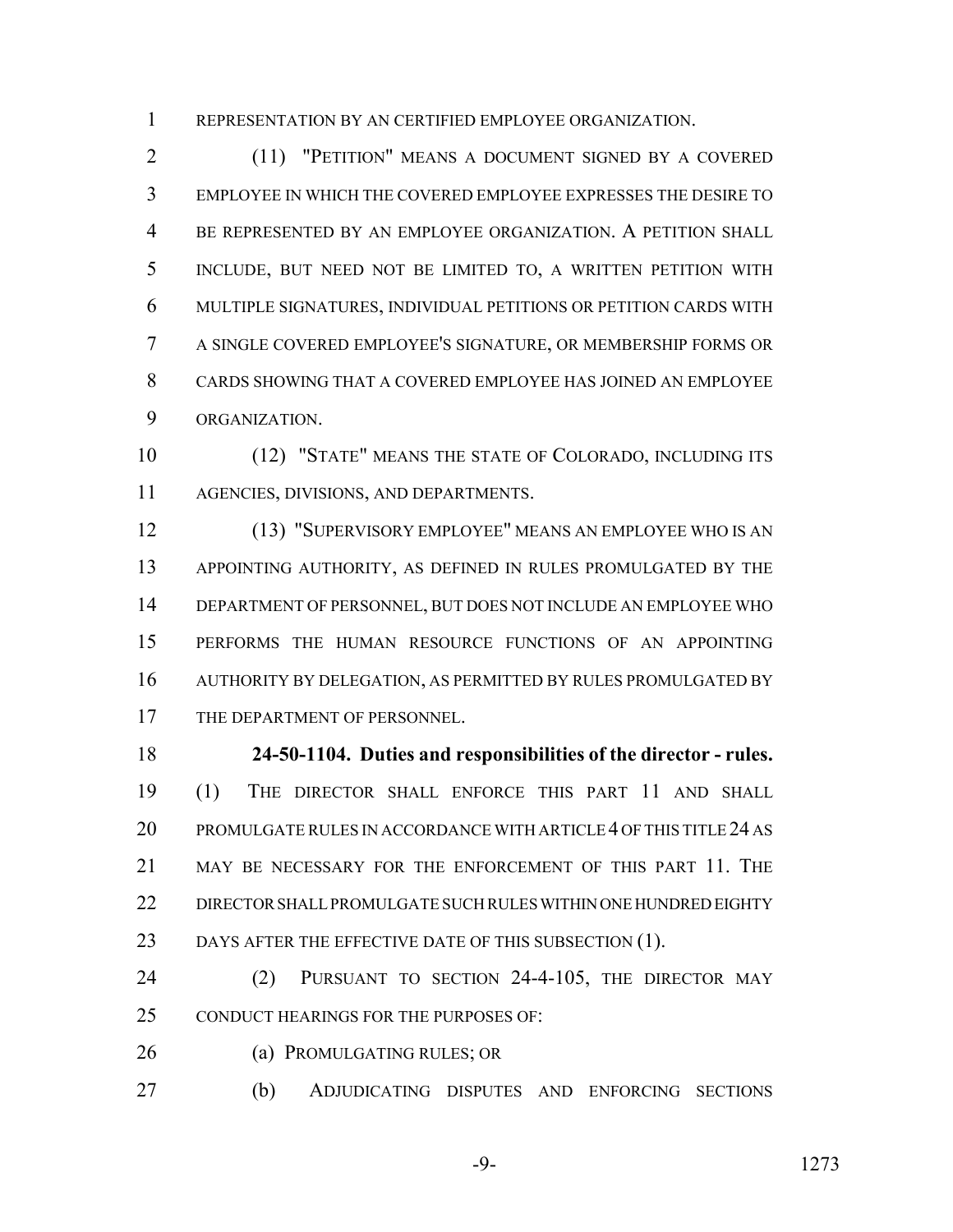24-50-1107, 24-50-1108, AND 24-50-1109 AND THE RULES ADOPTED PURSUANT TO THIS PART 11, SUBJECT TO SECTION 24-4-105 (6).

 (3) THE DIRECTOR MAY ISSUE SUBPOENAS REQUIRING, UPON REASONABLE NOTICE, THE ATTENDANCE AND TESTIMONY OF WITNESSES AND THE PRODUCTION OF EVIDENCE INCLUDING BOOKS, RECORDS, CORRESPONDENCE, OR DOCUMENTS RELATING TO THE MATTER IN QUESTION. THE DIRECTOR MAY ADMINISTER OATHS AND AFFIRMATIONS, EXAMINE WITNESSES, AND RECEIVE EVIDENCE.

 (4) THE DIRECTOR SHALL ISSUE DECISIONS IN THE FORM OF WRITTEN ORDERS AND OPINIONS.

 (5) IF, AFTER CONDUCTING A HEARING PURSUANT TO SUBSECTION 12 (2) OF THIS SECTION, THE DIRECTOR DETERMINES THAT ANY PARTY HAS 13 VIOLATED ANY PROVISION OF THIS PART 11, THE DIRECTOR SHALL DETERMINE AND IMPOSE APPROPRIATE ADMINISTRATIVE REMEDIES TO ENFORCE THIS PART 11.

 **24-50-1105. Partnership units.** (1) PARTNERSHIP UNITS COMPOSED OF COVERED EMPLOYEES STATEWIDE ARE CREATED WITHIN THE FOLLOWING OCCUPATIONAL GROUPS:

(a) ADMINISTRATIVE SUPPORT AND RELATED SERVICES;

 (b) ENFORCEMENT AND PROTECTIVE SERVICES, EXCLUDING STATE TROOPERS;

- (c) FINANCIAL SERVICES;
- 23 (d) HEALTH CARE AND MEDICAL SERVICES;
- (e) LABOR, TRADES, AND CRAFTS;
- (f) PHYSICAL SCIENCE AND ENGINEERING;
- (g) PROFESSIONAL SERVICES; AND
- (h) STATE TROOPERS.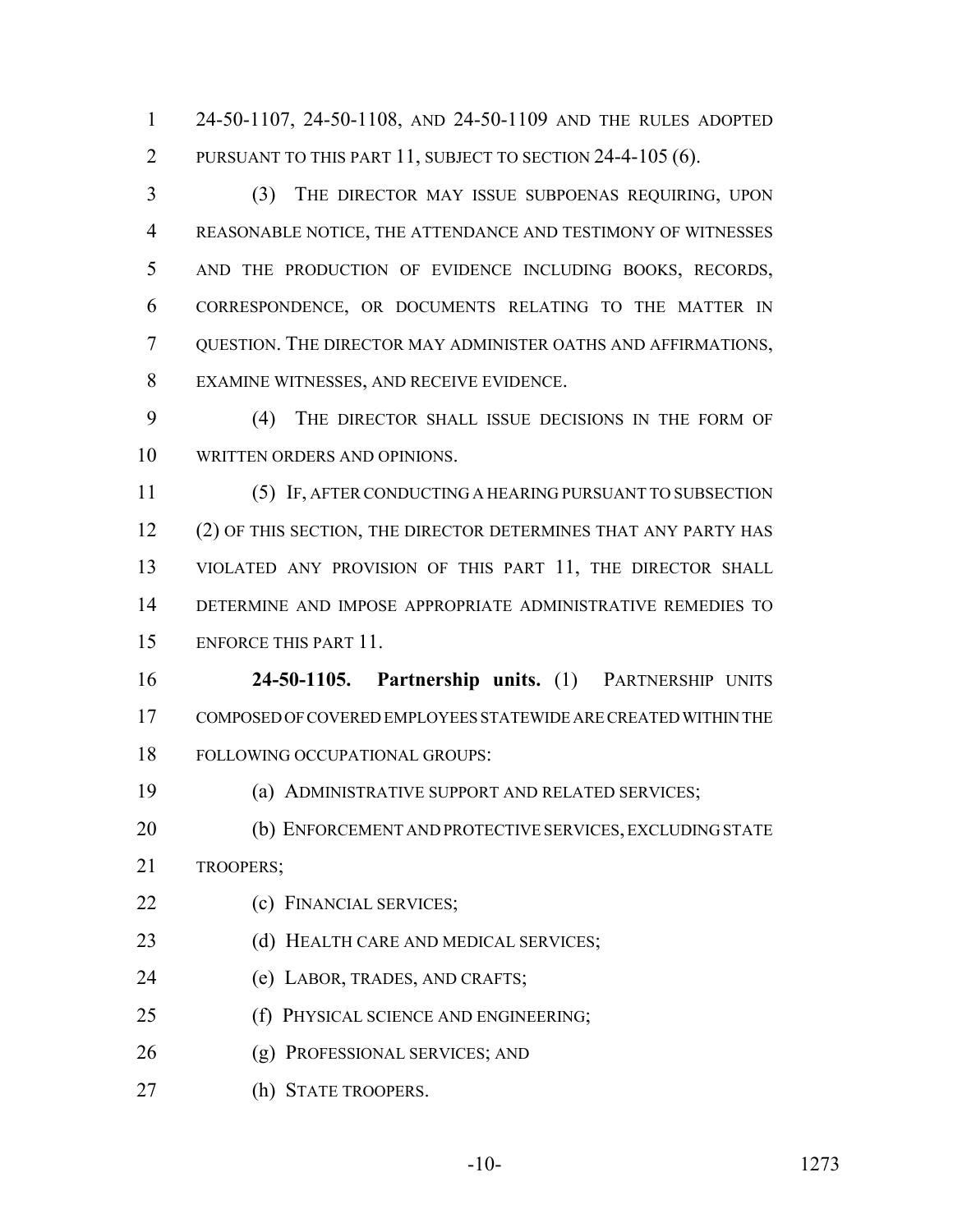(2) A PARTNERSHIP UNIT THAT IS REPRESENTED BY A CERTIFIED EMPLOYEE ORGANIZATION PURSUANT TO EXECUTIVE ORDER D 028 07 ON THE EFFECTIVE DATE OF THIS PART 11 SHALL CONTINUE TO BE REPRESENTED BY ITS EXISTING CERTIFIED EMPLOYEE ORGANIZATION.THE SCOPE OF SUCH EXISTING PARTNERSHIP UNITS MAY BE CHANGED BY MUTUAL AGREEMENT OF THE STATE PERSONNEL DIRECTOR AND THE PARTNERSHIP UNIT'S CERTIFIED EMPLOYEE ORGANIZATION.

 **24-50-1106. Covered employees' choice of certified employee organization - rules.** (1) THE DEPARTMENT OF LABOR AND EMPLOYMENT SHALL RECOGNIZE AS VALID THE CERTIFIED STATUS OF ANY EMPLOYEE ORGANIZATION PREVIOUSLY CERTIFIED PURSUANT TO EXECUTIVE ORDER 12 D 028 07 AND SHALL CONSIDER SUCH ORGANIZATION THE CERTIFIED EMPLOYEE ORGANIZATION FOR ALL PURPOSES UNDER THIS PART 11 UNLESS THE PARTNERSHIP UNIT IS CHANGED PURSUANT TO SECTION 24-50-1105 (2).

 (2) THE COVERED EMPLOYEES IN A PARTNERSHIP UNIT NOT CERTIFIED UNDER SUBSECTION (1) OF THIS SECTION MAY SELECT AN EMPLOYEE ORGANIZATION TO BE THE CERTIFIED EMPLOYEE ORGANIZATION FOR THEIR PARTNERSHIP UNIT. COVERED EMPLOYEES IN A PARTNERSHIP UNIT SHALL DETERMINE THROUGH AN ELECTION HELD PURSUANT TO 21 SUBSECTION (3) OF THIS SECTION WHETHER THE COVERED EMPLOYEES IN THE PARTNERSHIP UNIT AGREE TO BE REPRESENTED BY A PARTICULAR EMPLOYEE ORGANIZATION.

24 (3) (a) ANY EMPLOYEE ORGANIZATION MAY FILE A PETITION WITH 25 THE DEPARTMENT OF LABOR AND EMPLOYMENT REQUESTING THAT IT HOLD AN ELECTION TO ALLOW COVERED EMPLOYEES IN AN UNREPRESENTED PARTNERSHIP UNIT TO ELECT AN EMPLOYEE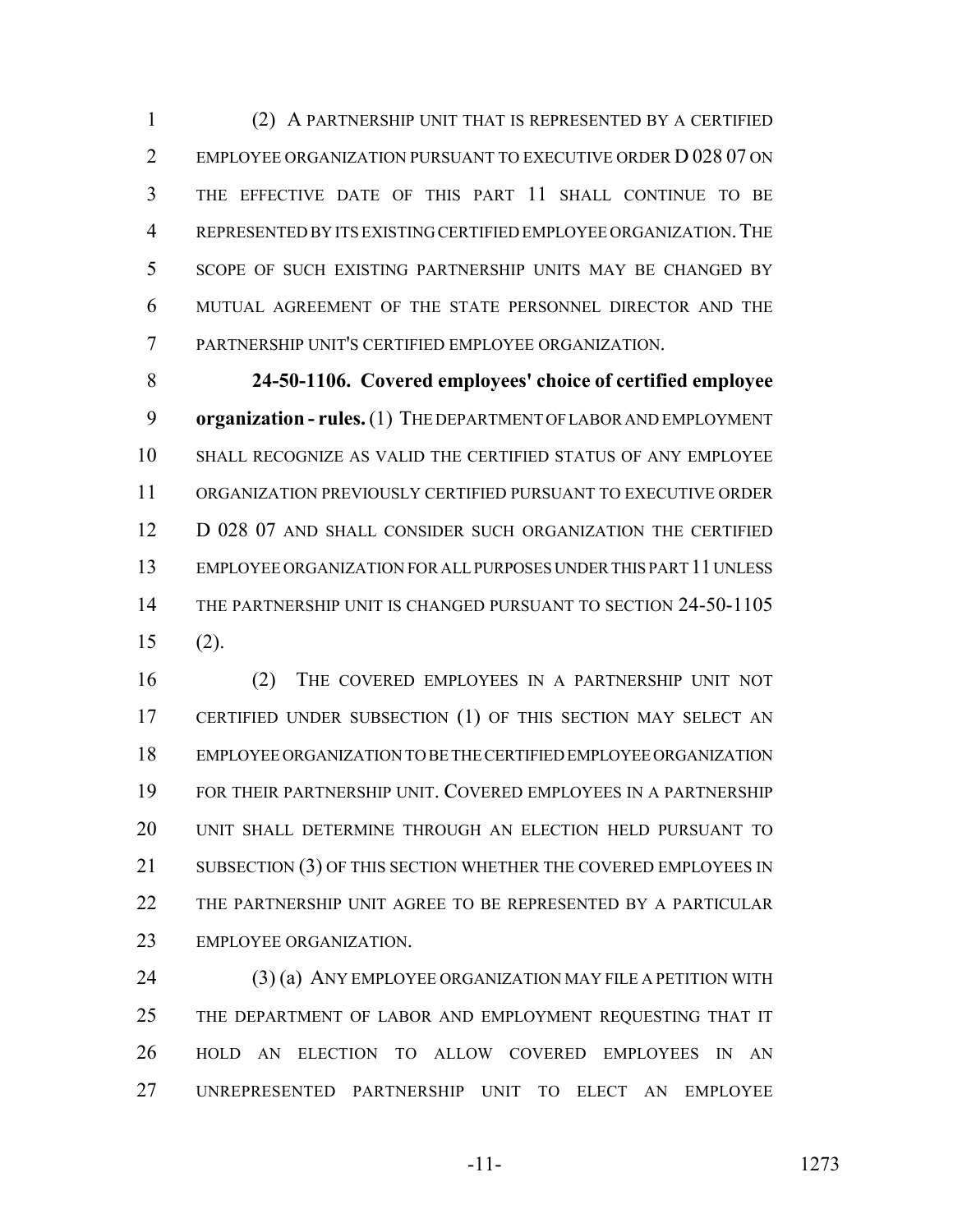ORGANIZATION TO SERVE AS THE CERTIFIED EMPLOYEE ORGANIZATION OF THE PARTNERSHIP UNIT.AN EMPLOYEE ORGANIZATION REQUESTING THAT THE DEPARTMENT HOLD AN ELECTION SHALL SUBMIT A PETITION TO THE DEPARTMENT, SIGNED BY AT LEAST THIRTY PERCENT OF THE COVERED EMPLOYEES IN A PARTNERSHIP UNIT. WITHIN FIVE CALENDAR DAYS OF DETERMINING THAT A VALID PETITION HAS BEEN SUBMITTED AND AN ELECTION IS NECESSARY, THE DEPARTMENT SHALL NOTIFY INTERESTED EMPLOYEE ORGANIZATIONS AND THE GOVERNOR'S DESIGNEE OF THE PENDING ELECTION PETITION. AFTER AN EMPLOYEE ORGANIZATION HAS FILED A VALID PETITION REQUESTING AN ELECTION WITH THE DEPARTMENT, ANY OTHER EMPLOYEE ORGANIZATION MAY FILE A PETITION TO BE PLACED ON THE BALLOT. THE PETITION SHALL CONTAIN THE SIGNATURES OF AT LEAST THIRTY PERCENT OF THE COVERED EMPLOYEES IN THE PARTNERSHIP UNIT, AND MUST BE FILED WITH THE DEPARTMENT WITHIN FIFTEEN CALENDAR DAYS OF THE NOTICE OF THE PENDING ELECTION PETITION. THE DEPARTMENT SHALL PROMULGATE RULES IN ACCORDANCE WITH ARTICLE 4 OF THIS TITLE 24 TO ESTABLISH HOW ELECTIONS SPECIFIED IN THIS SUBSECTION (3)(a) SHALL BE CONDUCTED.

 (b) WITHIN THIRTY CALENDAR DAYS AFTER RECEIVING THE INITIAL 20 PETITION PURSUANT TO SUBSECTION  $(3)(a)$  of this section, the DEPARTMENT OF LABOR AND EMPLOYMENT SHALL CONDUCT AN ELECTION BY SECRET BALLOT TO DETERMINE WHICH EMPLOYEE ORGANIZATION WILL BE THE CERTIFIED EMPLOYEE ORGANIZATION OF THE APPLICABLE PARTNERSHIP UNIT. THE BALLOT MUST INCLUDE THE NAME OF EACH EMPLOYEE ORGANIZATION THAT HAS SUBMITTED A VALID PETITION. IN ADDITION, THE BALLOT MUST PROVIDE COVERED EMPLOYEES AN OPPORTUNITY TO INDICATE THAT THEY DO NOT WANT TO BE REPRESENTED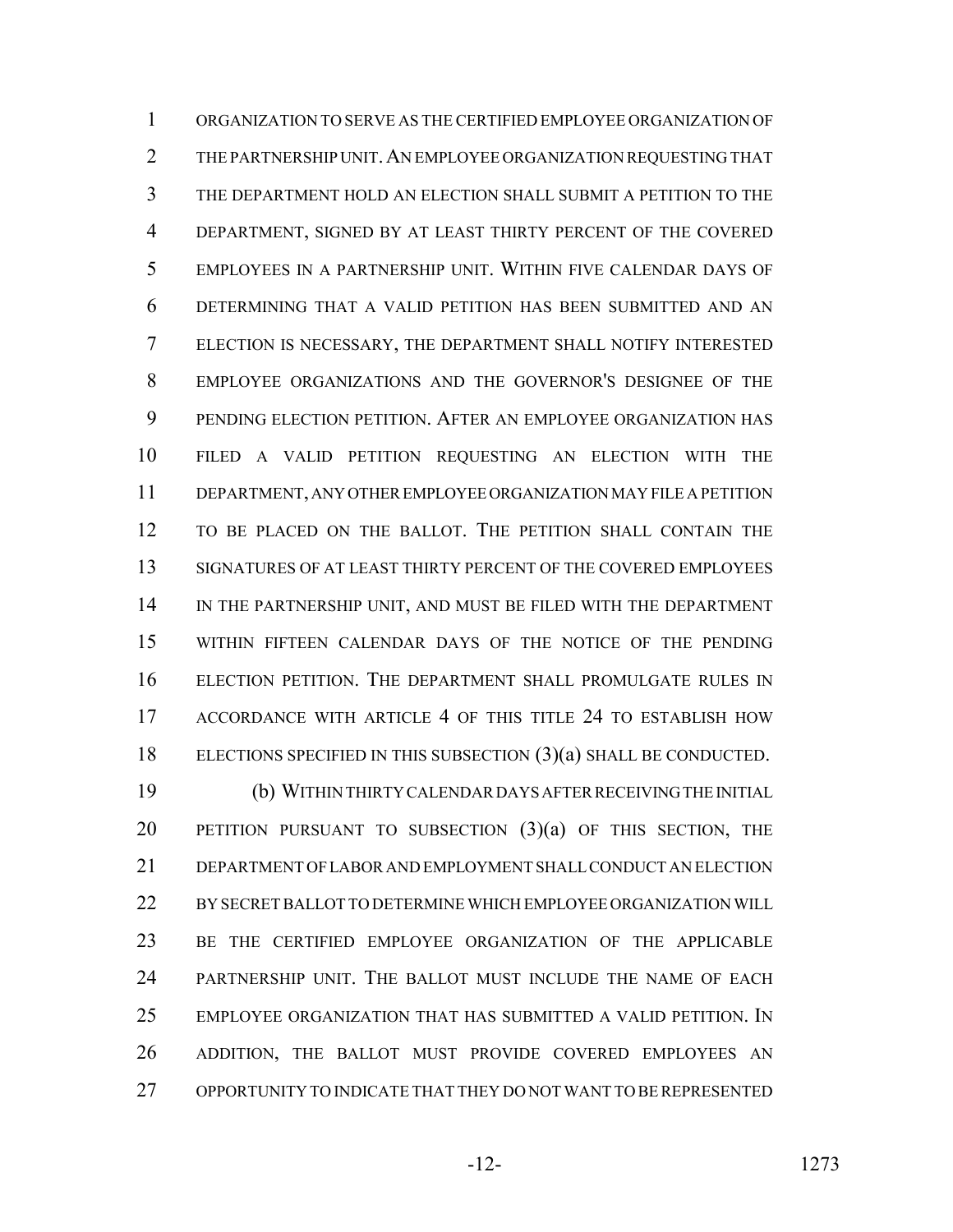BY AN EMPLOYEE ORGANIZATION.

 (c) THE DEPARTMENT OF LABOR AND EMPLOYMENT SHALL CERTIFY AS THE CERTIFIED EMPLOYEE ORGANIZATION THE EMPLOYEE ORGANIZATION THAT RECEIVES THE MAJORITY OF VOTES CAST BY THE COVERED EMPLOYEES IN THE APPLICABLE PARTNERSHIP UNIT. IN AN ELECTION IN WHICH THE BALLOT CONTAINS MORE THAN TWO EMPLOYEE ORGANIZATIONS AND AN OPTION NOT TO BE REPRESENTED BY AN EMPLOYEE ORGANIZATION, IF NONE OF THE OPTIONS RECEIVES A MAJORITY OF THE VOTES CAST, THE DEPARTMENT SHALL HOLD A RUNOFF ELECTION BETWEEN THE TWO OPTIONS THAT RECEIVED THE LARGEST NUMBER OF VOTES IN THE FIRST ELECTION. THE RUNOFF ELECTION SHALL BE HELD WITHIN FIFTEEN CALENDAR DAYS AFTER THE INITIAL ELECTION. THE DEPARTMENT SHALL CERTIFY THE EMPLOYEE ORGANIZATION THAT RECEIVES THE MAJORITY OF VOTES CAST IN THE RUNOFF ELECTION AS THE CERTIFIED EMPLOYEE ORGANIZATION OF ALL COVERED EMPLOYEES IN THE APPLICABLE PARTNERSHIP UNIT. IF THE OPTION NOT TO BE REPRESENTED RECEIVES THE MAJORITY OF VOTES CAST IN THE RUNOFF ELECTION, THE DEPARTMENT SHALL NOT CERTIFY ANY EMPLOYEE ORGANIZATION AS THE CERTIFIED EMPLOYEE ORGANIZATION.

20 (d) THE DEPARTMENT OF LABOR AND EMPLOYMENT SHALL NOT 21 HOLD AN ELECTION IN A PARTNERSHIP UNIT:

 (I) WITHIN THE TWELVE-MONTH PERIOD IMMEDIATELY FOLLOWING THE EFFECTIVE DATE OF THIS PART 11 IF AN EMPLOYEE ORGANIZATION IS ALREADY CERTIFIED AS THE CERTIFIED EMPLOYEE ORGANIZATION OF THAT UNIT PURSUANT TO EXECUTIVE ORDER D 028 07; OR

26 (II) IF AN ELECTION OR RUNOFF ELECTION HAS BEEN CONDUCTED IN THAT PARTNERSHIP UNIT WITHIN THE TWELVE-MONTH PERIOD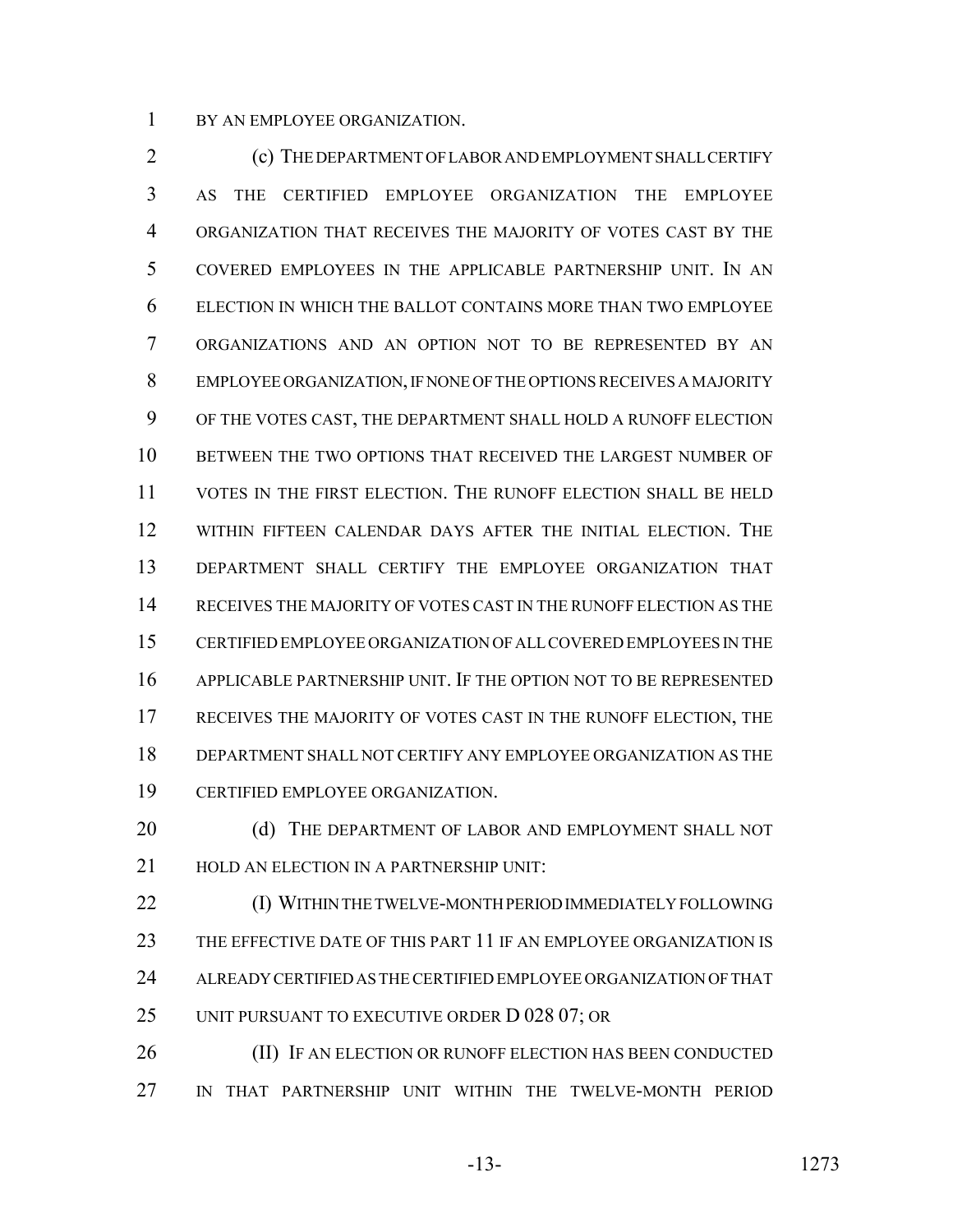1 IMMEDIATELY PRECEDING THE PROPOSED ELECTION.

 (4) (a) A COVERED EMPLOYEE OR AN EMPLOYEE ORGANIZATION MAY INITIATE A DECERTIFICATION OF A CERTIFIED EMPLOYEE ORGANIZATION BY SUBMITTING A PETITION SIGNED BY AT LEAST THIRTY PERCENT OF THE COVERED EMPLOYEES IN THE PARTNERSHIP UNIT REQUESTING A DECERTIFICATION ELECTION. THE DEPARTMENT OF LABOR AN EMPLOYMENT SHALL PROMULGATE RULES IN ACCORDANCE WITH ARTICLE 4 OF THIS TITLE 24 TO ESTABLISH HOW DECERTIFICATION ELECTIONS WILL BE HELD.

 (b) WHEN THERE IS A PARTNERSHIP AGREEMENT IN EFFECT, A COVERED EMPLOYEE OR EMPLOYEE ORGANIZATION MUST SUBMIT A 12 REQUEST FOR A DECERTIFICATION ELECTION TO THE DEPARTMENT OF LABOR AND EMPLOYMENT NO EARLIER THAN NINETY CALENDAR DAYS AND NO LATER THAN SIXTY CALENDAR DAYS BEFORE THE EXPIRATION OF THE AGREEMENT, OR AFTER THE EXPIRATION OF THE FIFTH YEAR OF AN AGREEMENT WITH A TERM OF MORE THAN FIVE YEARS.

 (c) WHEN AN EMPLOYEE ORGANIZATION HAS BEEN CERTIFIED BUT NO PARTNERSHIP AGREEMENT IS IN EFFECT, THE DEPARTMENT OF LABOR AND EMPLOYMENT SHALL NOT ACCEPT A REQUEST FOR A DECERTIFICATION ELECTION EARLIER THAN FIVE YEARS FROM THE DATE OF THE CERTIFICATION.

 **24-50-1107. Rights of covered employees and certified employee organizations.** (1) A COVERED EMPLOYEE MAY FORM, JOIN, OR ASSIST AN EMPLOYEE ORGANIZATION FOR THE PURPOSE OF PARTICIPATING IN THE PARTNERSHIP PROCESS AND THE FORMATION OF A PARTNERSHIP AGREEMENT WITHOUT INTERFERENCE, RESTRAINT, OR COERCION. A COVERED EMPLOYEE ALSO MAY REFRAIN FROM ANY SUCH ACTIVITIES.

-14- 1273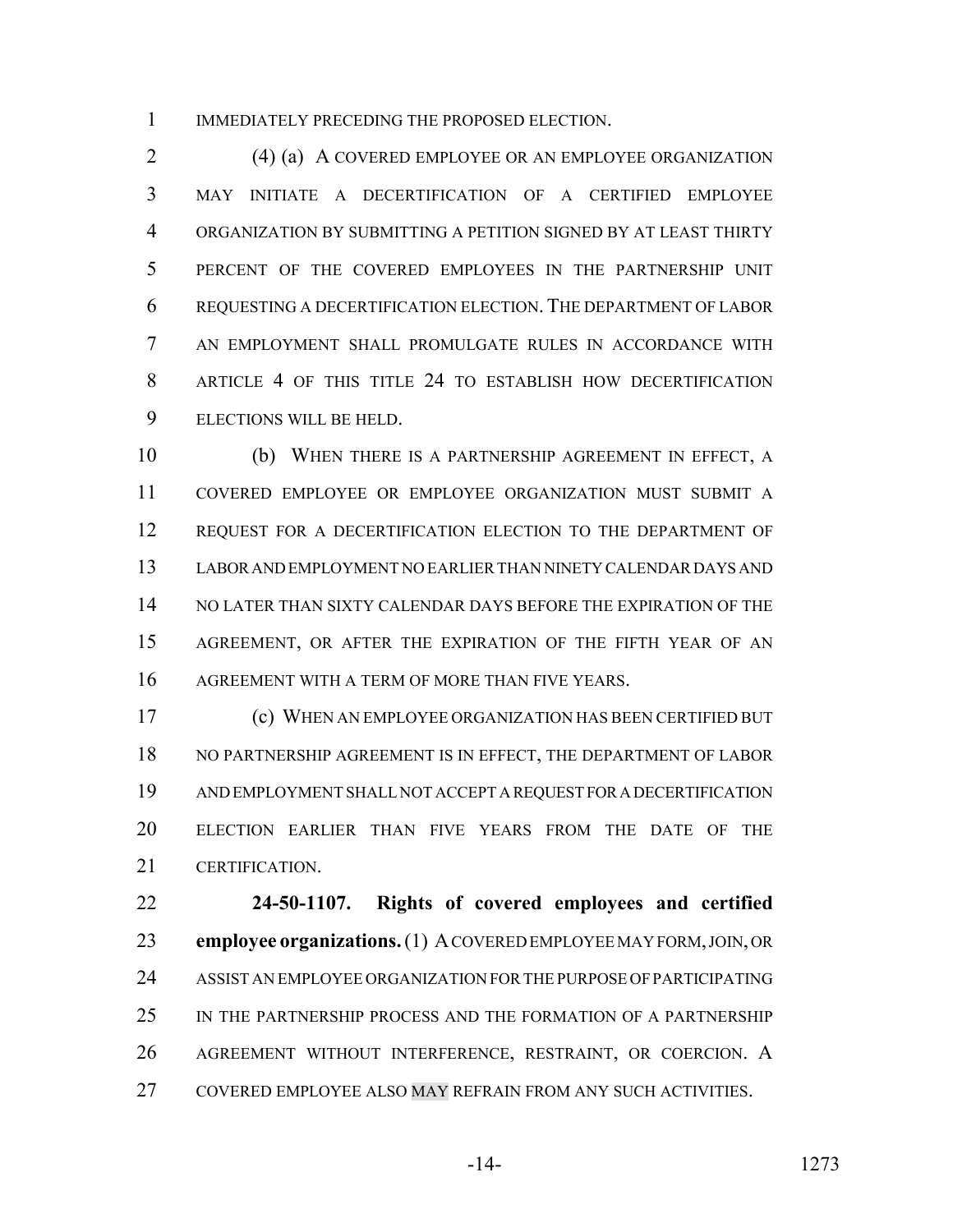(2) COVERED EMPLOYEES MAY COMMUNICATE WITH ONE ANOTHER AND WITH EMPLOYEE ORGANIZATION REPRESENTATIVES CONCERNING ORGANIZATION, REPRESENTATION, AND WORKPLACE ISSUES BY MEANS OF E-MAIL SYSTEMS, TEXTS, OTHER ELECTRONIC COMMUNICATIONS, TELEPHONE, PAPER DOCUMENTS, AND OTHER MEANS OF COMMUNICATION SUBJECT TO REASONABLE REGULATION.

 (3) A CERTIFIED EMPLOYEE ORGANIZATION SHALL HAVE REASONABLE ACCESS TO AREAS IN WHICH COVERED EMPLOYEES WORK, TO INSTITUTIONAL FACILITIES FOR THE PURPOSE OF MEETINGS, AND TO USE INSTITUTIONAL BULLETIN BOARDS, MAILBOXES, E-MAIL SYSTEMS, EMPLOYER WEBSITES, AND OTHER MEANS OF COMMUNICATION, INCLUDING ELECTRONIC COMMUNICATION, SUBJECT TO REASONABLE REGULATION, REGARDING THE EXERCISE OF THE RIGHTS GUARANTEED BY THIS PART 11 14 OR FOR OTHER PURPOSES. THE CERTIFIED EMPLOYEE ORGANIZATION IS THE ONLY EMPLOYEE ORGANIZATION THAT MAY HAVE SUCH ACCESS EXCEPT TO THE EXTENT ACCESS IS PROVIDED TO THE GENERAL PUBLIC.

 **24-50-1108. Duties of the certified employee organization.** (1) IN PERFORMING ITS DUTIES UNDER THIS PART 11, A CERTIFIED EMPLOYEE ORGANIZATION SHALL REPRESENT THE INTERESTS OF ALL COVERED EMPLOYEES IN THE PARTNERSHIP UNIT WITHOUT DISCRIMINATION OR REGARD TO MEMBERSHIP IN THE EMPLOYEE ORGANIZATION, AND SHALL NEGOTIATE PARTNERSHIP AGREEMENTS THAT APPLY EQUALLY TO ALL COVERED EMPLOYEES IN THE PARTNERSHIP UNIT. (2) A COVERED EMPLOYEE MAY ACT INDIVIDUALLY TO INITIATE A GRIEVANCE UNDER THE PARTNERSHIP AGREEMENT PURSUANT TO SECTION 26 24-50-1110(4). ANY FURTHER APPEAL OF THAT GRIEVANCE MAY BE MADE ONLY BY THE CERTIFIED EMPLOYEE ORGANIZATION AT ITS DISCRETION,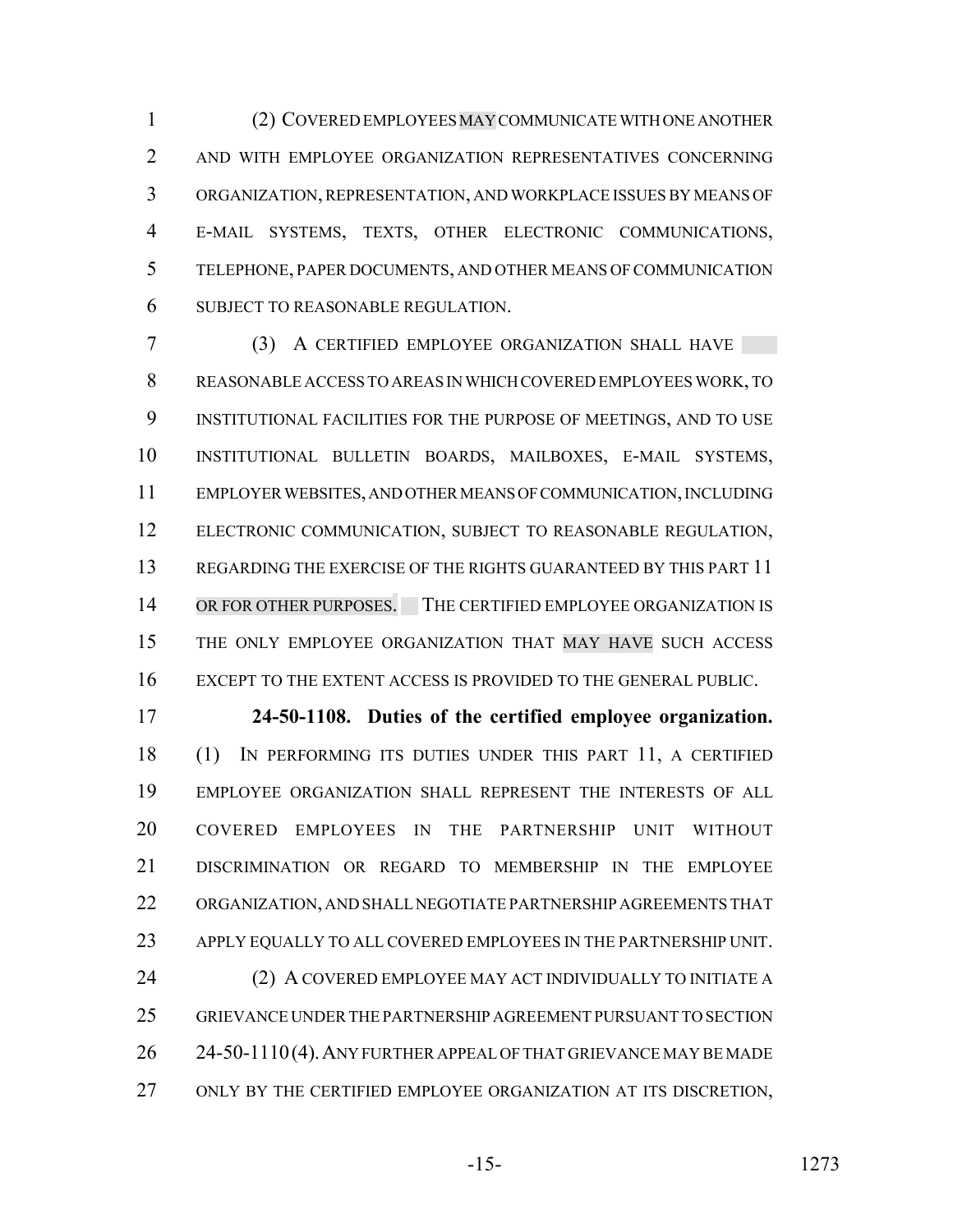1 SUBJECT TO ITS DUTIES ESTABLISHED IN THIS PART 11. IF THE CERTIFIED EMPLOYEE ORGANIZATION IS NOT A PARTY TO THE RESOLUTION OF THE COVERED EMPLOYEE'S GRIEVANCE, THAT RESOLUTION SHALL BE CONSISTENT WITH AND SHALL NOT VIOLATE ANY PARTNERSHIP AGREEMENT THEN IN EFFECT BETWEEN THE EMPLOYER AND THE CERTIFIED EMPLOYEE ORGANIZATION.

 (3) THE CERTIFIED EMPLOYEE ORGANIZATION IS NOT REQUIRED TO REPRESENT COVERED EMPLOYEES IN PERSONNEL ACTIONS PURSUANT TO SECTION 13 (8) OF ARTICLE XII OF THE STATE CONSTITUTION AND SECTIONS 24-50-123,24-50-124,24-50-125, AND 24-50-125.3 BEFORE THE STATE PERSONNEL BOARD OR IN ANY OTHER PROCEEDING NOT CREATED BY A PARTNERSHIP AGREEMENT NEGOTIATED PURSUANT TO THIS PART 11.

 (4) A CERTIFIED EMPLOYEE ORGANIZATION SHALL NOT ENGAGE IN A STRIKE, WORK STOPPAGE, GROUP SICKOUT, OR WORK SLOWDOWN AGAINST THE STATE OR ANY OF ITS AGENCIES OR DEPARTMENTS.COVERED EMPLOYEES WHO ENGAGE IN SUCH CONDUCT MAY BE SUBJECT TO DISCHARGE. IF AFTER A HEARING THE DIRECTOR FINDS THAT THE CERTIFIED EMPLOYEE ORGANIZATION CAUSED COVERED EMPLOYEES IN A PARTNERSHIP UNIT TO ENGAGE IN SUCH CONDUCT, THE DIRECTOR'S REMEDY FOR SUCH CONDUCT MAY INCLUDE THAT THE CERTIFIED EMPLOYEE ORGANIZATION BE DECERTIFIED FROM REPRESENTING THAT PARTNERSHIP UNIT FOR A PERIOD OF UP TO FIVE YEARS.

 **24-50-1109. Duties of the state.** (1) THE STATE SHALL MAKE PAYROLL DEDUCTIONS FOR MEMBERSHIP DUES AND OTHER PAYMENTS THAT COVERED EMPLOYEES AUTHORIZE TO BE MADE TO THE CERTIFIED EMPLOYEE ORGANIZATION AND RELATED ENTITIES. THE CERTIFIED EMPLOYEE ORGANIZATION AND RELATED ENTITIES SHALL BE THE ONLY

-16- 1273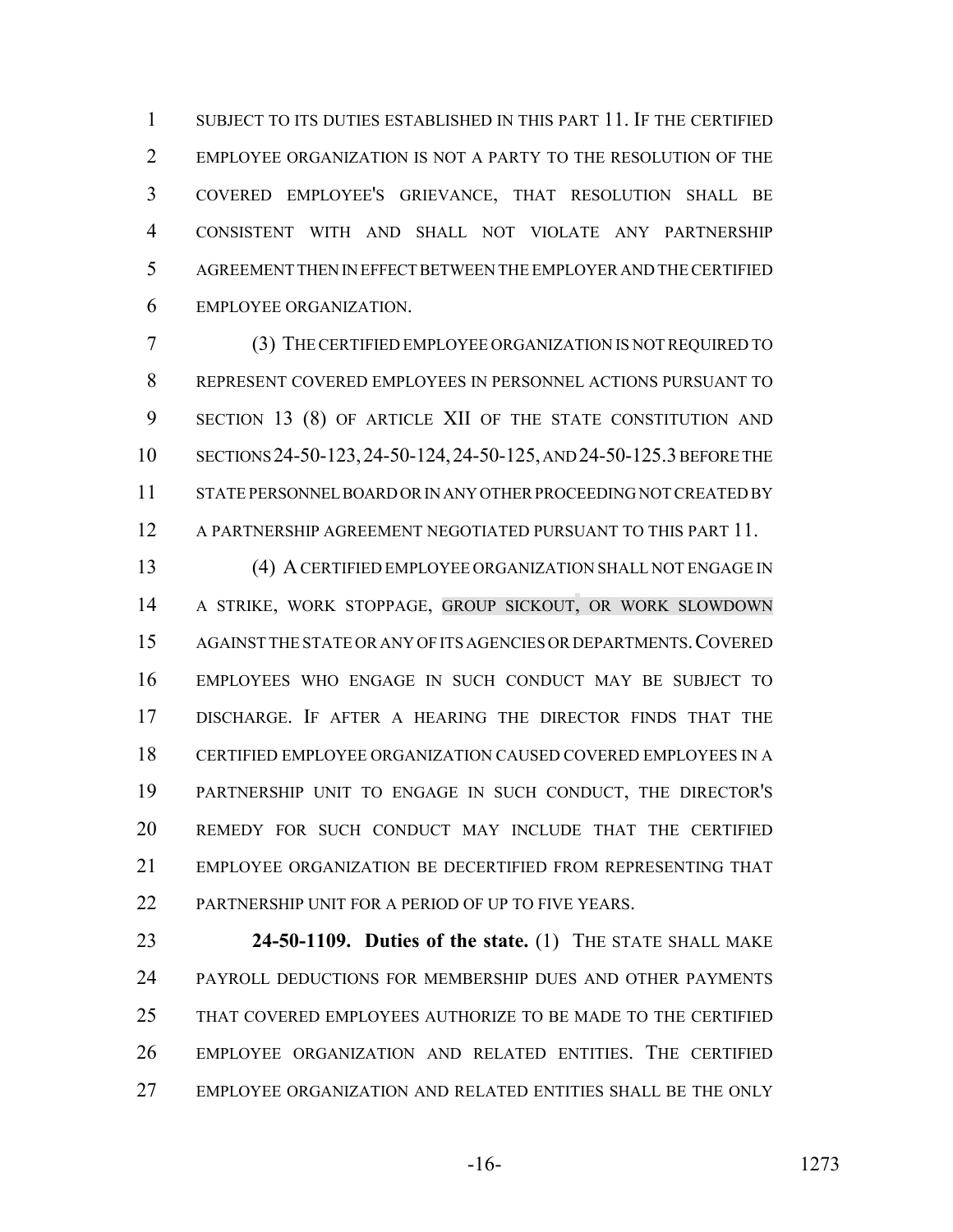EMPLOYEE ORGANIZATION FOR WHICH THE STATE SHALL MAKE PAYROLL DEDUCTIONS FROM COVERED EMPLOYEES IN REPRESENTED PARTNERSHIP UNITS.

 (2) THE STATE SHALL HONOR THE TERMS OF COVERED EMPLOYEES' AUTHORIZATIONS FOR PAYROLL DEDUCTIONS MADE IN ANY FORM THAT SATISFIES THE REQUIREMENTS OF THE "UNIFORM ELECTRONIC TRANSACTIONS ACT", ARTICLE 71.3 OF THIS TITLE 24, INCLUDING WITHOUT LIMITATION ELECTRONIC AUTHORIZATIONS, INCLUDING VOICE AUTHORIZATIONS, THAT MEET THE REQUIREMENTS OF AN ELECTRONIC SIGNATURE AS DEFINED IN SECTION 24-71.3-102 (8). COVERED EMPLOYEES' REQUESTS TO CANCEL OR CHANGE AUTHORIZATIONS FOR PAYROLL DEDUCTIONS SHALL BE DIRECTED TO THE CERTIFIED EMPLOYEE ORGANIZATION RATHER THAN TO THE STATE OR EMPLOYER AND THE CERTIFIED EMPLOYEE ORGANIZATION SHALL BE RESPONSIBLE FOR PROCESSING THESE REQUESTS IN ACCORDANCE WITH THE TERMS OF THE AUTHORIZATION, AS LONG AS THE AUTHORIZATION IS NOT IRREVOCABLE FOR A PERIOD OF MORE THAN ONE YEAR. A CERTIFIED EMPLOYEE ORGANIZATION THAT CERTIFIES THAT IT HAS AND WILL MAINTAIN INDIVIDUAL COVERED EMPLOYEE AUTHORIZATIONS IS NOT REQUIRED TO PROVIDE A COPY OF AN INDIVIDUAL AUTHORIZATION TO THE STATE UNLESS A DISPUTE ARISES ABOUT THE EXISTENCE OF TERMS OF THAT AUTHORIZATION. THE CERTIFIED EMPLOYEE ORGANIZATION SHALL INDEMNIFY THE STATE FOR ANY CLAIMS MADE BY THE COVERED EMPLOYEE FOR DEDUCTIONS MADE IN RELIANCE ON THAT INFORMATION. (3) WITHIN THIRTY DAYS OF A COVERED EMPLOYEE FIRST BEING

 HIRED OR REHIRED BY THE STATE OR BY THE FIRST PAY PERIOD OF THE MONTH FOLLOWING HIRE OR REHIRE, OR WITHIN THIRTY DAYS OF BEING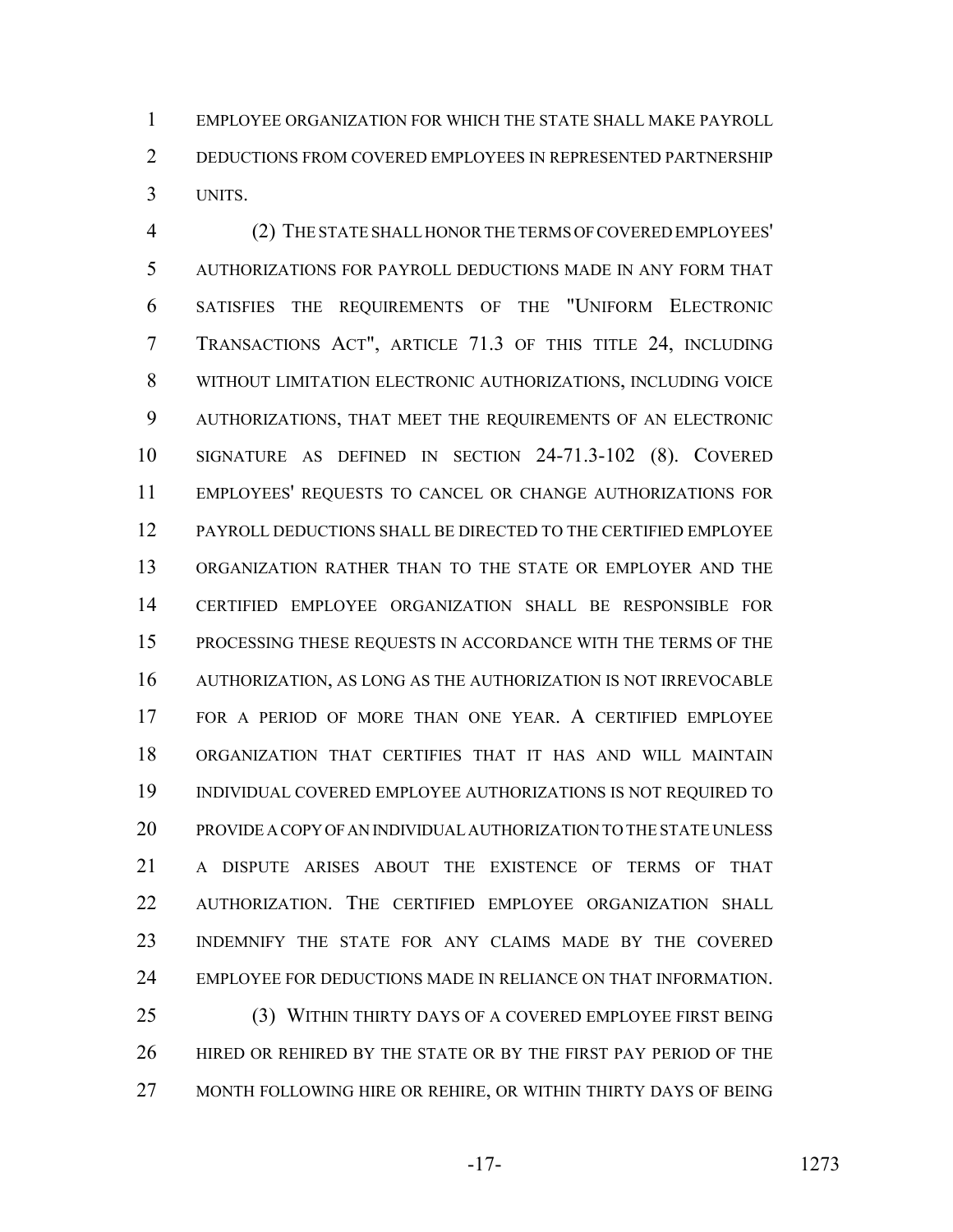PROMOTED OR TRANSFERRED TO A NEW PARTNERSHIP UNIT, THE DEPARTMENT OF PERSONNEL SHALL:

 (a) NOTIFY THE CERTIFIED EMPLOYEE ORGANIZATION THAT REPRESENTS THAT PARTNERSHIP UNIT, IF ANY, OF THE COVERED EMPLOYEE'S NAME, JOB TITLE, CLASSIFICATION, STATE DEPARTMENT, WORK LOCATION, ALL TELEPHONE NUMBERS, E-MAIL ADDRESSES, AND PHYSICAL WORK ADDRESSES ON FILE WITH THE STATE, AND HOURS OF WORK. THE CERTIFIED EMPLOYEE ORGANIZATION ALONE HAS THE RIGHT TO SUCH INFORMATION, AND SUCH INFORMATION SHALL NOT BE SUBJECT TO DISCLOSURE THROUGH A PUBLIC RECORD REQUEST BY THIRD PARTIES. (b) ALLOW THE CERTIFIED EMPLOYEE ORGANIZATION TO MEET

 WITH THAT COVERED EMPLOYEE DURING WORK TIME, UNLESS OTHERWISE SPECIFIED WITHIN A PARTNERSHIP AGREEMENT NEGOTIATED PURSUANT TO THIS PART 11.

 (4) THE DEPARTMENT OF PERSONNEL SHALL PROVIDE TO THE CERTIFIED EMPLOYEE ORGANIZATION A LIST OF INFORMATION FOR ALL COVERED EMPLOYEES IN A PARTNERSHIP UNIT AT LEAST EVERY ONE HUNDRED TWENTY DAYS. THE LIST SHALL INCLUDE EACH COVERED EMPLOYEE'S NAME, JOB TITLE, CLASSIFICATION, WORK LOCATION, ALL TELEPHONE NUMBERS, E-MAIL ADDRESSES AND PHYSICAL ADDRESSES ON FILE WITH THE STATE, AND HOURS OF WORK. THE CERTIFIED EMPLOYEE ORGANIZATION ALONE HAS THE RIGHT TO SUCH INFORMATION, AND MAY NEGOTIATE MORE FREQUENT OR DETAILED INFORMATION PURSUANT TO A PARTNERSHIP AGREEMENT.

 (5) (a) THE STATE SHALL PROVIDE THE CERTIFIED EMPLOYEE ORGANIZATION ACCESS TO ITS NEW EMPLOYEE ORIENTATIONS.

(b) THE CERTIFIED EMPLOYEE ORGANIZATION SHALL RECEIVE NOT

-18- 1273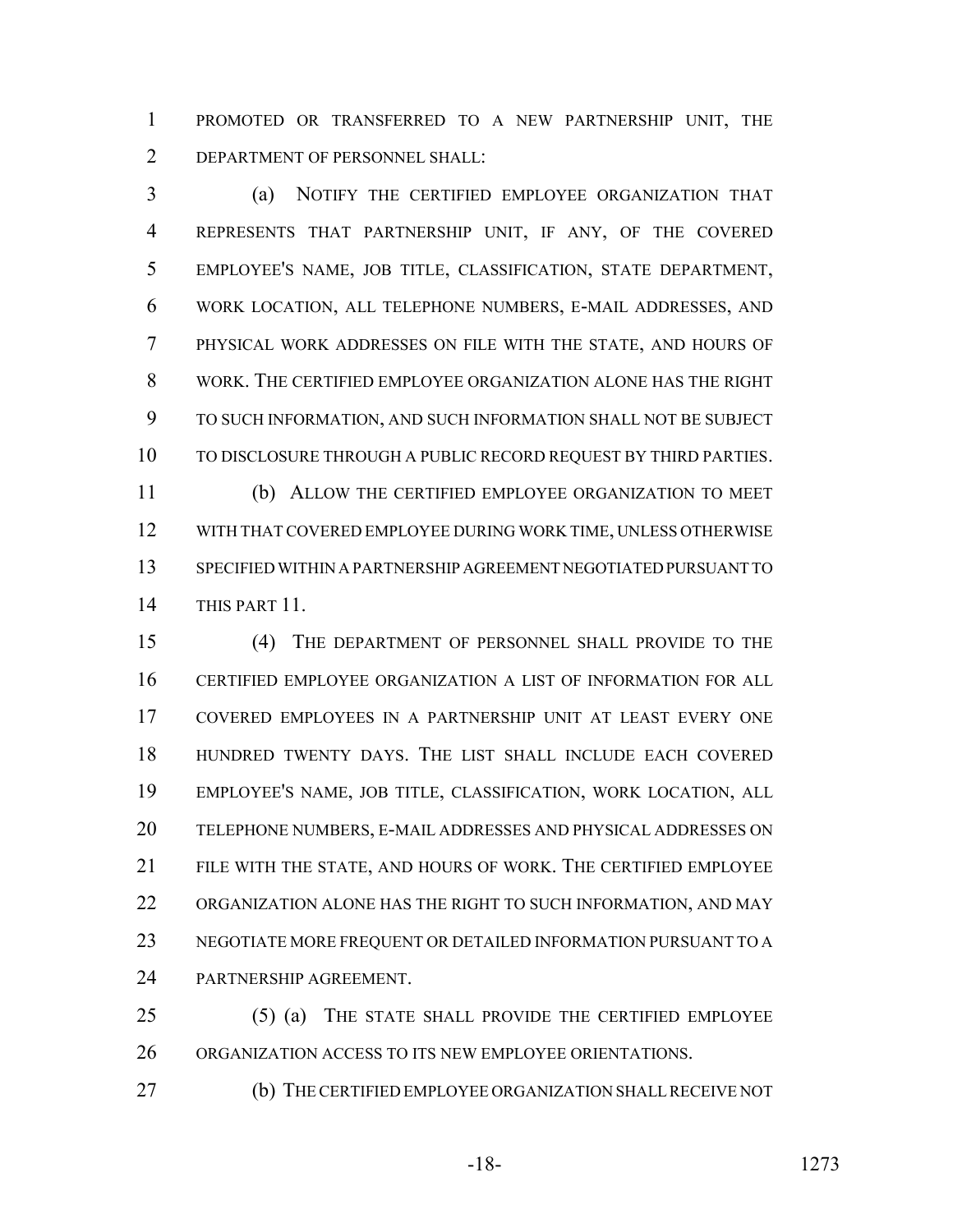LESS THAN TEN DAYS' NOTICE IN ADVANCE OF A NEW EMPLOYEE ORIENTATION; EXCEPT THAT A SHORTER NOTICE MAY BE PROVIDED IN A SPECIFIC INSTANCE WHERE THERE IS AN URGENT NEED CRITICAL TO THE PUBLIC EMPLOYER'S OPERATIONS THAT WAS NOT REASONABLY FORESEEABLE.

 (c) THE STATE AND THE CERTIFIED EMPLOYEE ORGANIZATION SHALL DETERMINE THE STRUCTURE, TIME, AND MANNER OF THE EMPLOYEE ORGANIZATION'S ACCESS THROUGH MUTUAL AGREEMENT.

 (d) THE DATE, TIME, AND PLACE OF NEW EMPLOYEE ORIENTATIONS WILL ONLY BE PROVIDED TO COVERED EMPLOYEES, CERTIFIED EMPLOYEE ORGANIZATIONS, AND VENDORS CONTRACTED FOR SERVICES PROVIDED AT THE ORIENTATION.

 (6) AFTER THE STATE AND THE CERTIFIED EMPLOYEE ORGANIZATION REACH A PARTNERSHIP AGREEMENT, THE GOVERNOR SHALL REQUEST FROM THE GENERAL ASSEMBLY, AS PART OF THE GOVERNOR'S INITIAL OR SUPPLEMENTAL BUDGET REQUEST, SUFFICIENT APPROPRIATIONS TO IMPLEMENT TERMS OF THE AGREEMENT REQUIRING THE EXPENDITURE OF MONEY. THE PROVISIONS OF A PARTNERSHIP AGREEMENT THAT REQUIRE THE EXPENDITURE OF MONEY SHALL BE CONTINGENT UPON THE AVAILABILITY OF MONEY AND THE SPECIFIC 21 APPROPRIATION OF MONEY BY THE GENERAL ASSEMBLY.

 (7) THE STATE AND ITS DESIGNEES AND AGENTS, INCLUDING THE GOVERNOR'S DESIGNEE, THE EXECUTIVE DIRECTORS OF STATE AGENCIES, AND OTHER STATE OFFICIALS CHARGED WITH ADMINISTERING PARTNERSHIP AGREEMENTS, SHALL ENGAGE IN GOOD FAITH IN ALL ASPECTS OF THE PARTNERSHIP PROCESS. THE STATE AND ITS DESIGNEES AND AGENTS SHALL NOT: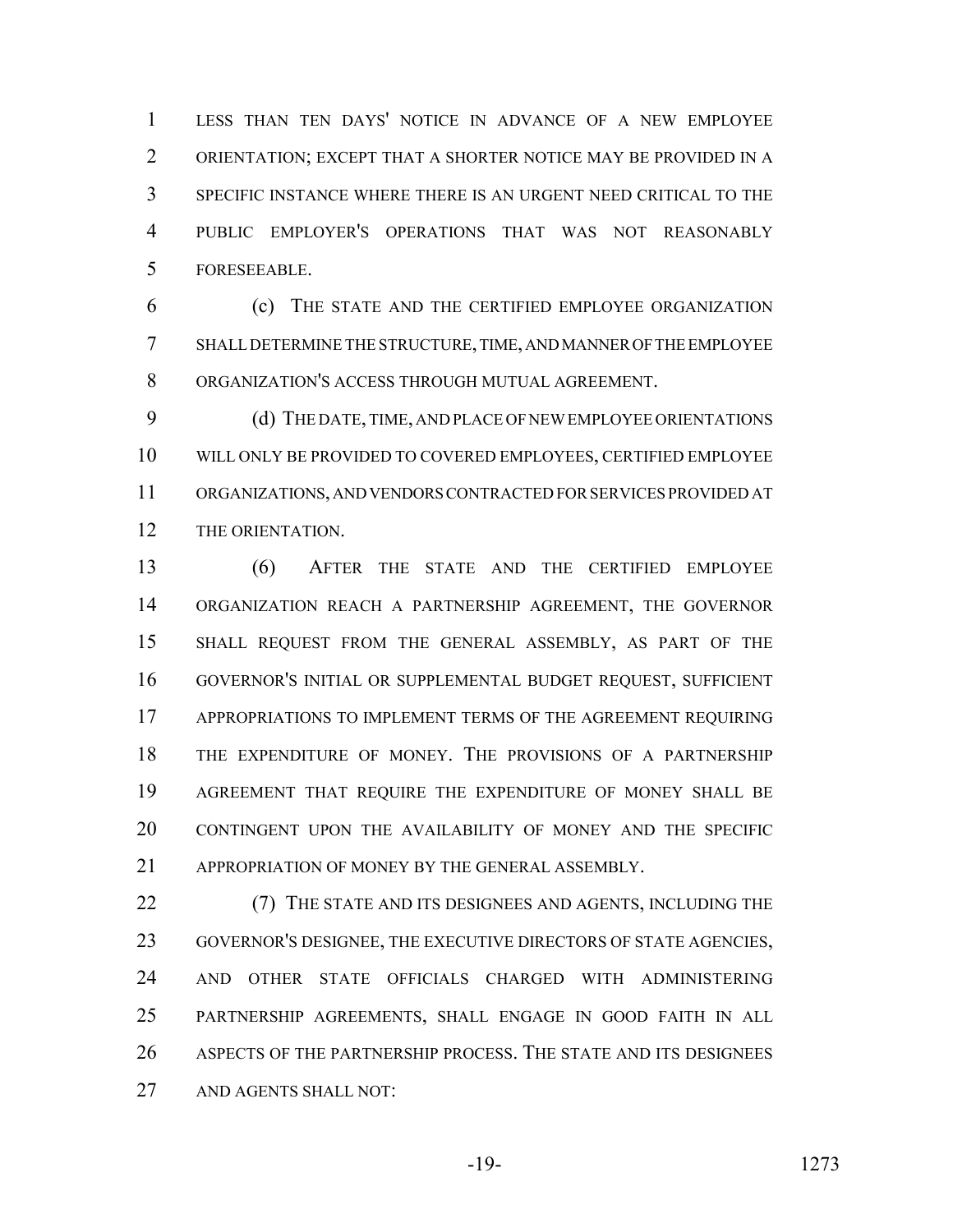(a) ENCOURAGE OR DISCOURAGE MEMBERSHIP IN ANY EMPLOYEE ORGANIZATION OR ENCOURAGE, DISCOURAGE, OR TAKE A POSITION REGARDING ANY COVERED EMPLOYEE'S CHOICE TO SELECT OR REFRAIN FROM SELECTING A CERTIFIED EMPLOYEE ORGANIZATION;

 (b) EXPEND PUBLIC MONEY OR RESOURCES FOR A NEGATIVE CAMPAIGN AGAINST AN EMPLOYEE ORGANIZATION OR PROVIDE ASSISTANCE TO ANY INDIVIDUAL OR GROUP TO ENGAGE IN SUCH A CAMPAIGN;

 (c) INTERFERE WITH, RESTRAIN, OR COERCE COVERED EMPLOYEES FROM EXERCISING THE RIGHTS GRANTED BY THIS PART 11, PROVIDED THAT:

**(I)** THIS SUBSECTION (7)(c) SHALL NOT IMPAIR THE RIGHT OF A CERTIFIED EMPLOYEE ORGANIZATION TO PRESCRIBE ITS OWN RULES WITH RESPECT TO RECRUITING AND MAINTAINING ITS MEMBERSHIP; AND

 (II) THAT A CERTIFIED EMPLOYEE ORGANIZATION COMMITS A VIOLATION OF ITS DUTIES SPECIFIED IN SECTION 24-50-1108 ONLY BY COMMITTING INTENTIONAL MISCONDUCT IN ITS DUTIES OF REPRESENTATION;

 (d) DISCHARGE OR DISCRIMINATE AGAINST ANY COVERED EMPLOYEE BECAUSE SHE OR HE FILED A PETITION, AFFIDAVIT, OR COMPLAINT OR GAVE ANY INFORMATION OR TESTIMONY UNDER THIS PART 22 11, OR BECAUSE SHE OR HE FORMED, JOINED, OR CHOSE TO BE REPRESENTED BY ANY EMPLOYEE ORGANIZATION;

 (e) REFUSE TO PARTICIPATE IN THE PARTNERSHIP PROCESS ONCE A CERTIFIED EMPLOYEE ORGANIZATION IS CERTIFIED; OR

26 (f) REFUSE TO PARTICIPATE IN THE PARTNERSHIP DISPUTE RESOLUTION PROCESS.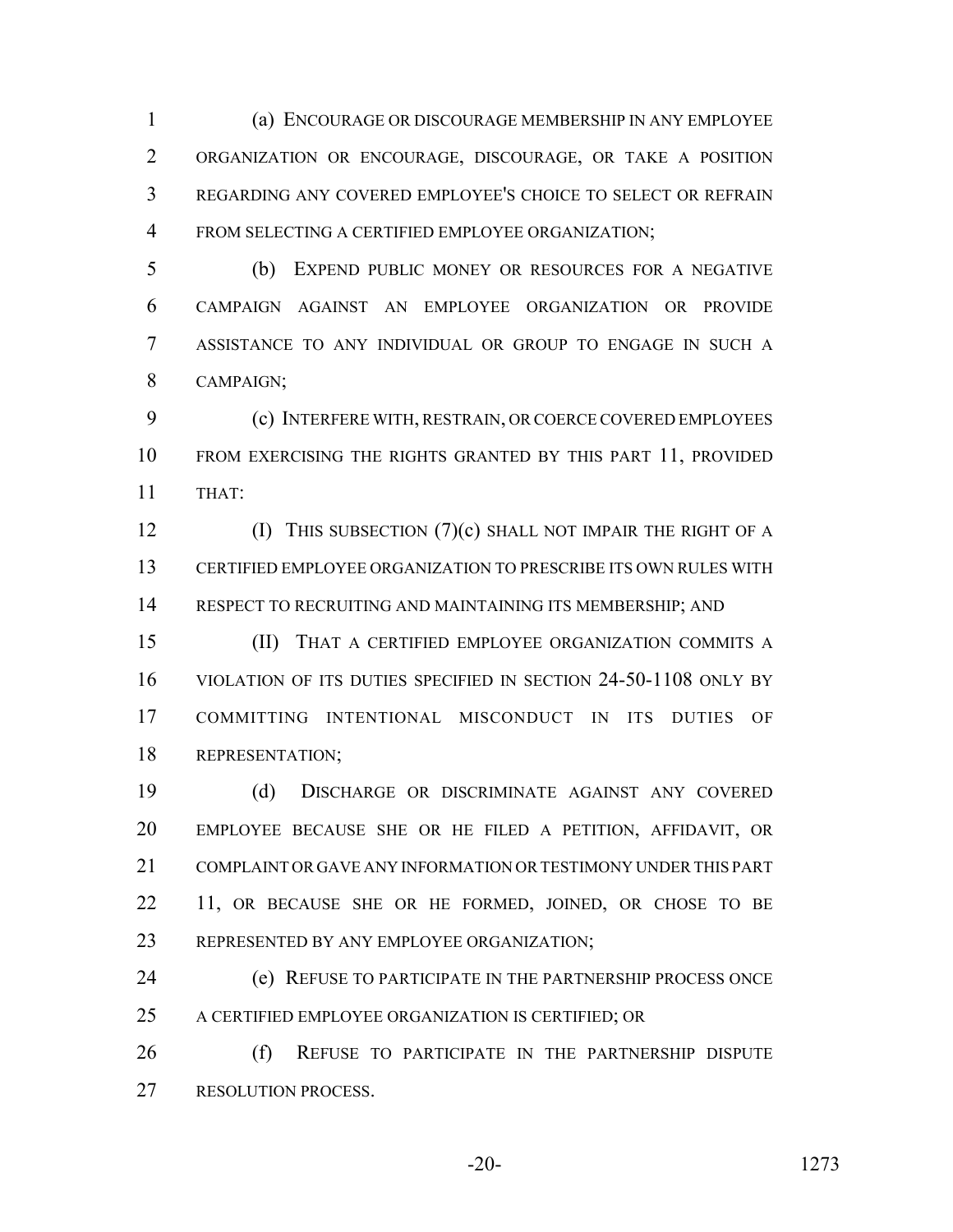**24-50-1110. Partnership agreements.** (1) WITHIN SIXTY DAYS AFTER AN EMPLOYEE ORGANIZATION HAS BEEN CERTIFIED AS THE CERTIFIED EMPLOYEE ORGANIZATION FOR A PARTNERSHIP UNIT PURSUANT TO SECTION 24-50-1106, OR IN THE CASE WHERE AN EXISTING PARTNERSHIP AGREEMENT IS IN EFFECT, AT LEAST ONE HUNDRED EIGHTY DAYS PRIOR TO THE EXPIRATION OF THE EXISTING PARTNERSHIP AGREEMENT, THE CERTIFIED EMPLOYEE ORGANIZATION AND THE STATE SHALL BEGIN MEETINGS TO DISCUSS AND COOPERATIVELY DRAFT MUTUALLY AGREED UPON WRITTEN PARTNERSHIP AGREEMENTS TO BE BINDING ON THE STATE, THE CERTIFIED EMPLOYEE ORGANIZATION, AND COVERED EMPLOYEES. BOTH THE CERTIFIED EMPLOYEE ORGANIZATION AND THE STATE SHALL ACT IN GOOD FAITH TO REACH AGREEMENT ON ALL APPROPRIATE ISSUES, INCLUDING BUT NOT LIMITED TO: 14 (a) IMPROVING RECRUITMENT AND RETENTION OF EMPLOYEES; (b) COMPENSATION;

(c) BENEFITS;

 (d) TERMS AND CONDITIONS OF WORK FOR COVERED EMPLOYEES; AND

 (e) METHODS FOR COVERED EMPLOYEES AND EMPLOYERS TO PARTNER ON DELIVERY OF QUALITY PUBLIC SERVICES.

 (2) (a) PARTNERSHIP AGREEMENTS THAT GOVERN DISCUSSIONS OF MATTERS IMPACTING ALL COVERED EMPLOYEES IN ALL OF THE REPRESENTED PARTNERSHIP UNITS OR THAT NECESSITATE STATEWIDE UNIFORMITY PURSUANT TO THE STATE CONSTITUTION, STATE STATUTE, OR ADMINISTRATIVE RULE, OR AS A PRACTICAL MATTER, INCLUDING ECONOMIC ISSUES, SHALL BE NEGOTIATED ON A COLLABORATIVE BASIS WITH ALL CERTIFIED EMPLOYEE ORGANIZATIONS; EXCEPT THAT A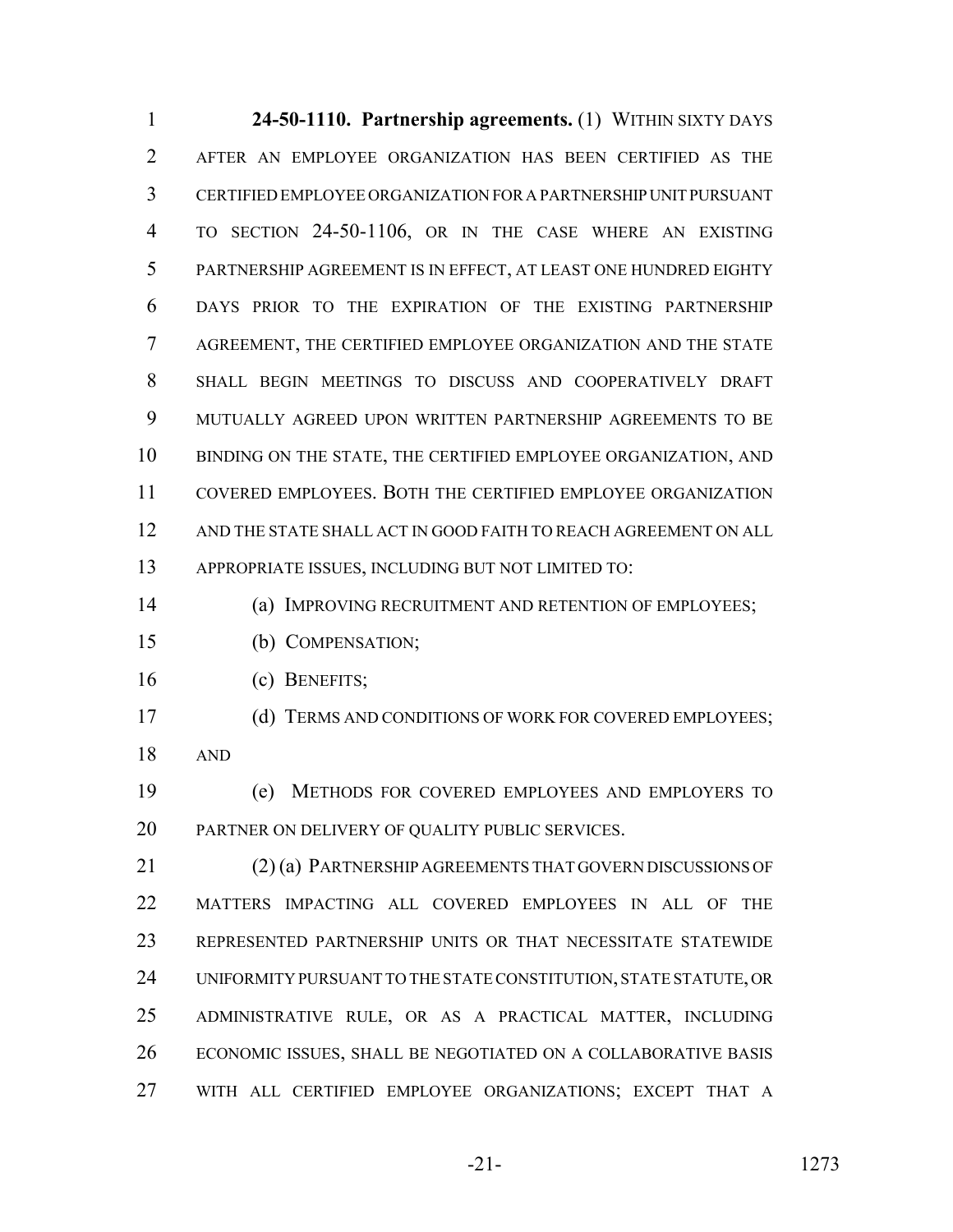CERTIFIED EMPLOYEE ORGANIZATION MAY OPT OUT OF THE JOINT NEGOTIATIONS AND MAY NEGOTIATE SEPARATELY FOR ALL THE PARTNERSHIP UNITS IT REPRESENTS. THE GOVERNOR'S DESIGNEE SHALL CONDUCT NEGOTIATION OF SUCH A PARTNERSHIP AGREEMENT AND MAY CONSULT WITH THE EXECUTIVE OFFICIALS CHARGED WITH ADMINISTERING THE ISSUES SUBJECT TO THE PARTNERSHIP AGREEMENT.

 (b) PARTNERSHIP AGREEMENTS THAT GOVERN MATTERS IMPACTING COVERED EMPLOYEES IN A SINGLE DEPARTMENT OR AGENCY SHALL BE NEGOTIATED BY A DESIGNEE OR NEGOTIATING TEAM SELECTED BY A COALITION OF THE CERTIFIED EMPLOYEE ORGANIZATIONS REPRESENTING COVERED EMPLOYEES IN THAT DEPARTMENT OR AGENCY, 12 AND THE EXECUTIVE DIRECTOR OF SUCH DEPARTMENT OR AGENCY IN CONCERT WITH THE GOVERNOR'S DESIGNEE.THE STATE SHALL NEGOTIATE SUCH DEPARTMENT- OR AGENCY-LEVEL AGREEMENTS AT THE REQUEST OF THE CERTIFIED EMPLOYEE ORGANIZATION REPRESENTING ONE OR MORE OF 16 THE OCCUPATIONAL GROUPS IN THE DEPARTMENT OR AGENCY.

 (3) THE PARTNERSHIP AGREEMENT FOR EACH PARTNERSHIP UNIT MAY ESTABLISH ONE OR MORE EMPLOYEE-MANAGEMENT FORUMS OR EMPLOYEE-MANAGEMENT COMMITTEES TO ADDRESS ISSUES THAT IMPACT STATE SERVICES FOR THAT PARTNERSHIP UNIT. THE FORUMS OR COMMITTEES MAY PROVIDE AN OPPORTUNITY FOR COVERED EMPLOYEES, THROUGH THEIR CERTIFIED EMPLOYEE ORGANIZATION, AND MANAGEMENT TO DISCUSS ISSUES REGARDING THE PROVISION OF STATE SERVICES AND WORKPLACE ISSUES THAT ARISE DURING THE TERM OF THE AGREEMENT. THE FORUMS OR COMMITTEES MAY ALSO PROVIDE AN OPPORTUNITY FOR INFORMAL PROBLEM SOLVING AND POSITIVE DISCUSSION. IF THE STATE AND THE CERTIFIED EMPLOYEE ORGANIZATIONS OF TWO OR MORE

-22- 1273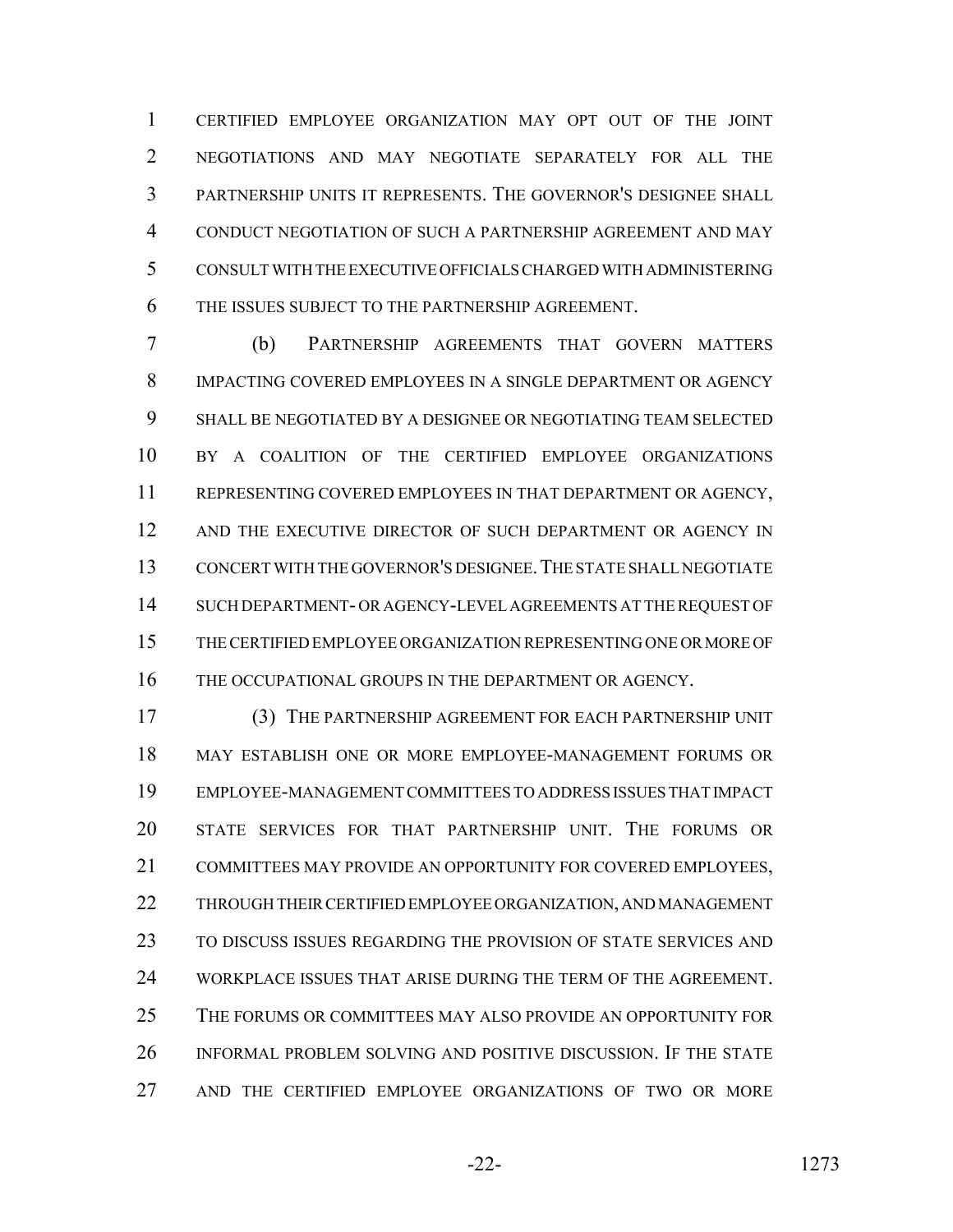PARTNERSHIP UNITS AGREE, THE FORUM MAY INCLUDE MORE THAN ONE PARTNERSHIP UNIT. THE PARTIES MAY NEGOTIATE FUNDING AND RESOURCES TO SUPPORT THESE FORUMS OR COMMITTEES.

 (4) A PARTNERSHIP AGREEMENT SHALL PROVIDE FOR A GRIEVANCE PROCEDURE CULMINATING IN FINAL AND BINDING ARBITRATION TO RESOLVE DISPUTES OVER THE INTERPRETATION, APPLICATION, AND ENFORCEMENT OF ANY PROVISION OF THE PARTNERSHIP AGREEMENT.

 (5) A PARTNERSHIP AGREEMENT THAT IS EXECUTED BY THE STATE AND THE CERTIFIED EMPLOYEE ORGANIZATION IS ENFORCEABLE AND 10 BINDING ON THE STATE, REPRESENTATIVE, AND COVERED EMPLOYEES COVERED BY THE AGREEMENT AND DISPUTES OVER THE INTERPRETATION, APPLICATION, AND ENFORCEMENT OF ANY PROVISION OF THE PARTNERSHIP AGREEMENT ARE SUBJECT TO REVIEW PURSUANT TO SUBSECTION (4) OF THIS SECTION.

 (6) NOTHING IN THIS PART 11 SHALL INTERFERE WITH THE RIGHT OF A CERTIFIED EMPLOYEE ORGANIZATION TO SUBMIT ANY PARTNERSHIP AGREEMENT TO THE COVERED EMPLOYEES IN THE PARTNERSHIP UNIT THAT 18 IT REPRESENTS FOR FINAL RATIFICATION.

 (7) MEETINGS AND DISCUSSIONS HELD PURSUANT TO THIS SECTION 20 AND THE DISPUTE RESOLUTION PROCESS SPECIFIED IN SUBSECTION (4) OF THIS SECTION AND IN SECTION 24-50-1111 ARE NOT MEETINGS AS DEFINED IN SECTION 24-6-402.

 (8) EXCEPT FOR A PARTNERSHIP AGREEMENT SUBMITTED FOR RATIFICATION, ALL DOCUMENTS, PROPOSALS, AND DRAFT AND TENTATIVE AGREEMENTS DRAFTED OR EXCHANGED PURSUANT TO THE PROCESS ESTABLISHED IN THIS SECTION SHALL BE PRIVILEGED AND NOT SUBJECT TO DISCLOSURE PURSUANT TO THE "COLORADO OPEN RECORDS ACT", PART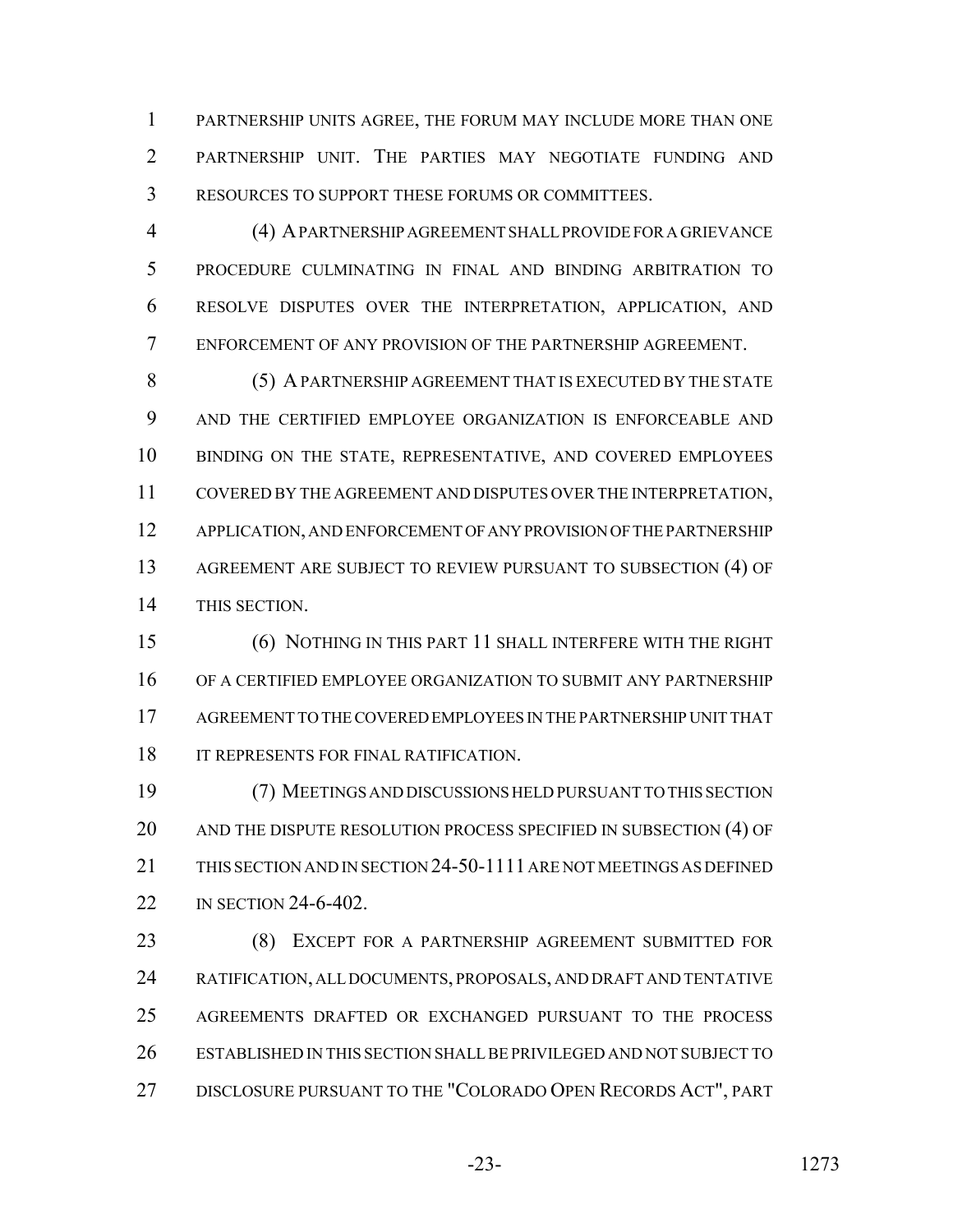2 OF ARTICLE 72 OF THIS TITLE 24. NOTHING IN THIS SECTION SHALL BE CONSTRUED TO PREVENT A CERTIFIED EMPLOYEE ORGANIZATION OR THE STATE FROM PRESENTING SUCH MATERIALS IN ANY DISPUTE RESOLUTION PROCESS PURSUANT TO SUBSECTION (4) OF THIS SECTION OR SECTION 24-50-1111.

 **24-50-1111. Dispute resolution in formation of partnership agreement.** (1) IF DISPUTES ARISE DURING THE FORMATION OF A PARTNERSHIP AGREEMENT, THE CERTIFIED EMPLOYEE ORGANIZATION AND THE STATE, TO ENCOURAGE A TRUE COOPERATIVE PARTNERSHIP, SHALL ENGAGE IN THE DISPUTE RESOLUTION PROCESS ESTABLISHED IN THIS SECTION OR AN ALTERNATIVE PROCEDURE ESTABLISHED BY MUTUAL AGREEMENT. ALL DEADLINES MAY BE EXTENDED PURSUANT TO MUTUAL AGREEMENT OF THE PARTIES.

 (2) IF THE CERTIFIED EMPLOYEE ORGANIZATION AND THE STATE CANNOT REACH AGREEMENT WITHIN NINETY CALENDAR DAYS AFTER COMMENCING MEETINGS TO DRAFT A PARTNERSHIP AGREEMENT, EITHER PARTY MAY REQUEST THAT THE MATTER BE SENT TO MEDIATION WITH A MUTUALLY AGREED UPON MEDIATOR.

 (3) (a) IF THE PARTIES DO NOT REACH AGREEMENT WITHIN THIRTY CALENDAR DAYS AFTER COMMENCING MEDIATION, THE PARTIES SHALL SUBMIT ALL REMAINING ISSUES IN DISPUTE FOR FINAL AND BINDING ARBITRATION BEFORE AN ARBITRATOR SELECTED PURSUANT TO THIS 23 SUBSECTION (3).

24 (b) WITHIN SIXTY DAYS OF THE EFFECTIVE DATE OF THIS PART 11, THE STATE, THROUGH THE GOVERNOR OR HIS OR HER DESIGNEE, SHALL CREATE A PERMANENT PANEL OF NINE QUALIFIED ARBITRATORS TO HEAR DISPUTES UNDER THIS SECTION. AN ARBITRATOR IS QUALIFIED IF AT THE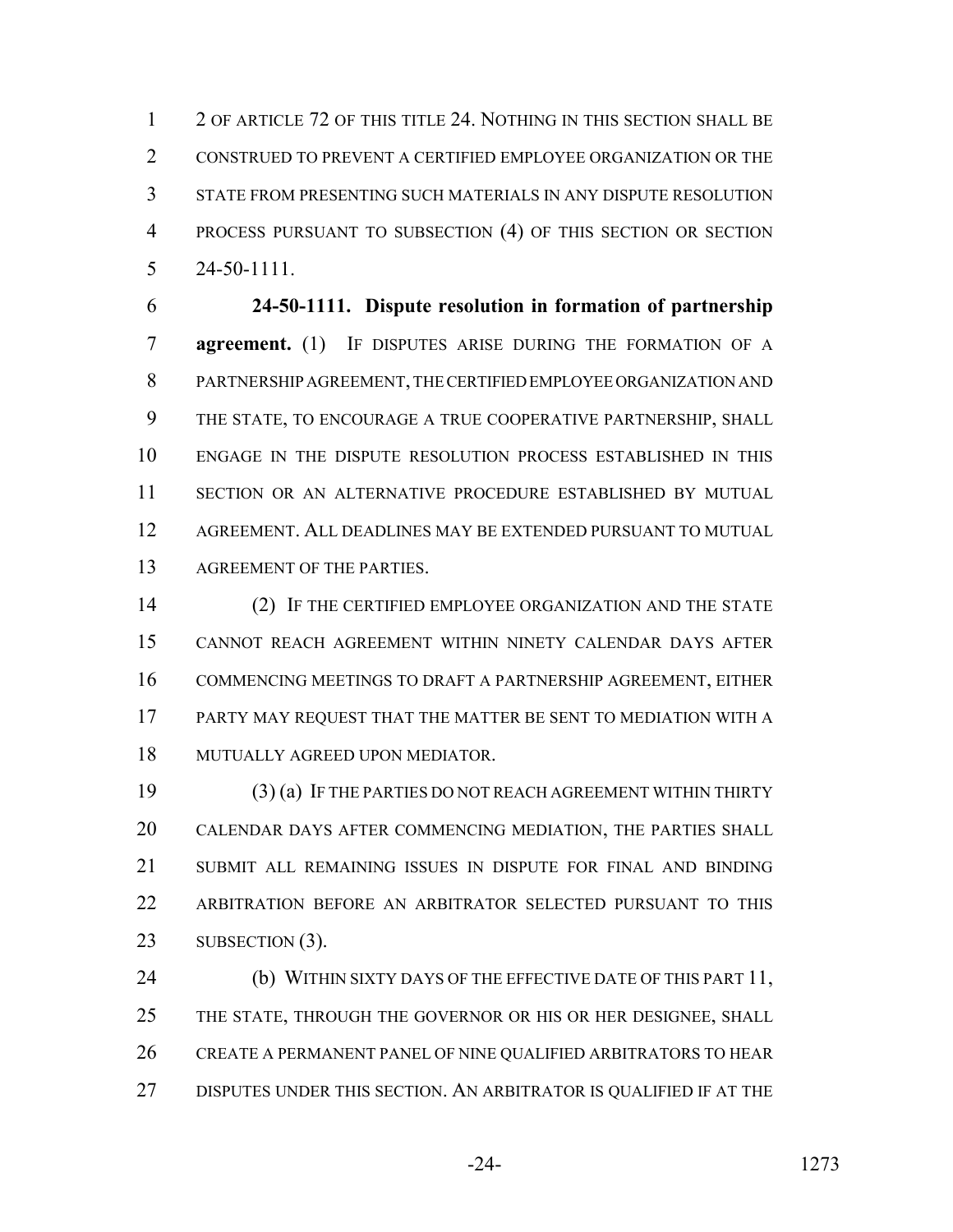TIME HE OR SHE IS PLACED ON THE PERMANENT PANEL, HE OR SHE IS A MEMBER OF A MUTUALLY AGREED UPON, RESPECTED, NATIONAL, NOT-FOR-PROFIT ENTITY THAT PROVIDES ALTERNATIVE DISPUTE RESOLUTION SERVICES, IS ON THE PANEL OF A MUTUALLY AGREED UPON, RESPECTED, NATIONAL, NOT-FOR-PROFIT ORGANIZATION OF LABOR ARBITRATORS, OR HAS SERVED AS A NEUTRAL HEARING OFFICER IN LABOR AND MANAGEMENT DISPUTES FOR AT LEAST THREE YEARS AND CONDUCTED AT LEAST FIVE HEARINGS PER YEAR IN TWO OF THE THREE YEARS. AT ANY TIME OTHER THAN DURING THE PERIOD BETWEEN FROM WHEN AN ARBITRATOR HAS BEEN SELECTED AND ISSUES A DECISION ON THE DISPUTE UNDER THIS SECTION, THE STATE MAY REMOVE A QUALIFIED ARBITRATOR FROM THE PERMANENT PANEL AND REPLACE HIM OR HER WITH ANOTHER QUALIFIED ARBITRATOR.

 (c) THE SELECTION OF AN ARBITRATOR TO HEAR THE DISPUTE SHALL BE DONE BY PARTIES ALTERNATELY ELIMINATING ONE NAME FROM THE PERMANENT PANEL OF NINE ARBITRATORS, WITH THE CERTIFIED EMPLOYEE ORGANIZATION ELIMINATING THE FIRST NAME, UNTIL ONE NAME REMAINS AND THAT ARBITRATOR SHALL HEAR AND DECIDE THE DISPUTE.

20 (d) THE ARBITRATOR SHALL CONSIDER THE FOLLOWING FACTORS IN REACHING A DECISION ON EACH PARTICULAR OUTSTANDING CONTRACTUAL PROVISION:

 (I) THE INTERESTS AND WELFARE OF THE PUBLIC AND THE 24 FINANCIAL ABILITY OF THE STATE TO BEAR THE COSTS INVOLVED;

**(II) THE LAWFUL AUTHORITY OF THE STATE;** 

26 (III) STIPULATIONS OF THE PARTIES;

(IV) COMPARISON OF THE COMPENSATION, BENEFITS, HOURS, AND

-25- 1273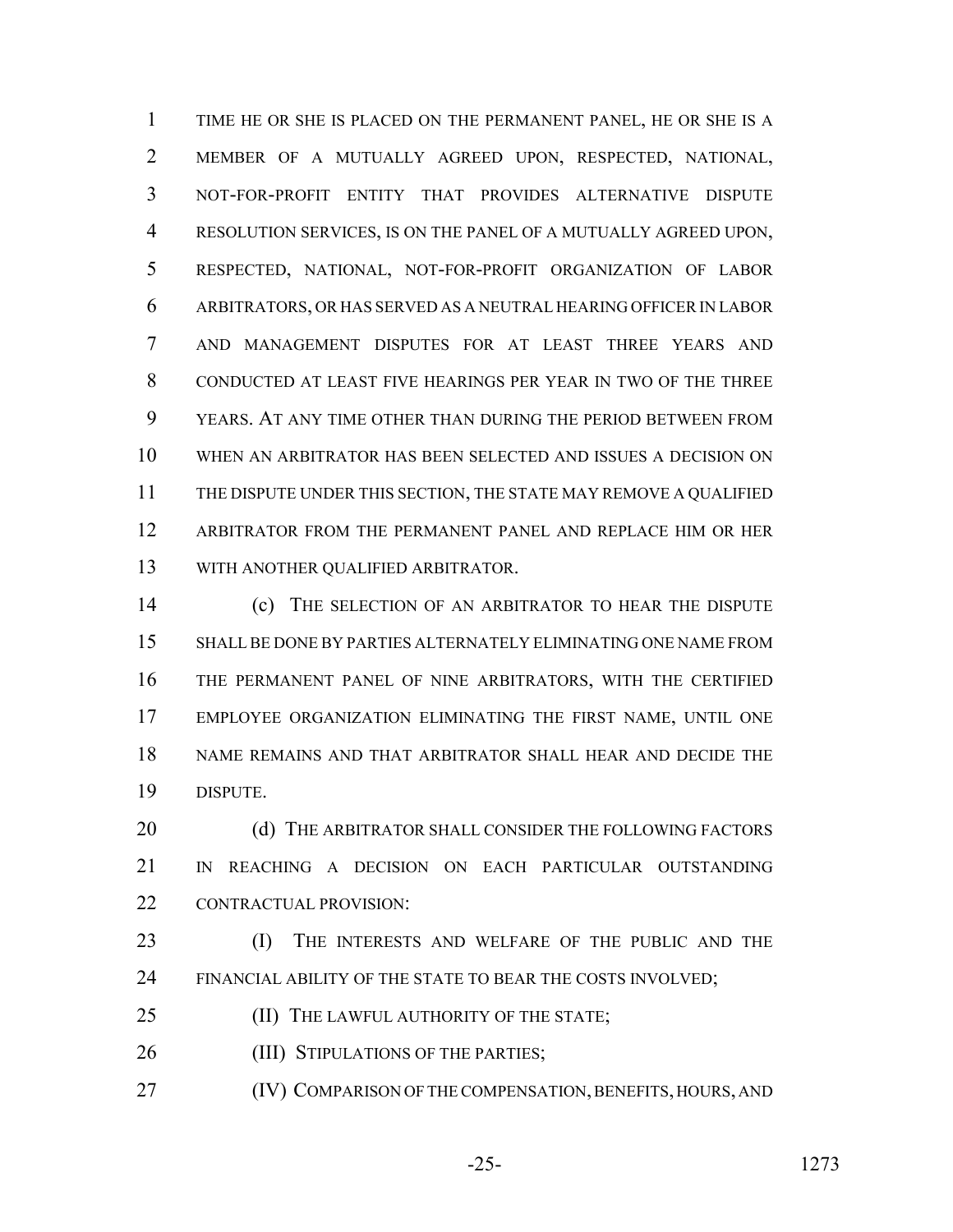OTHER TERMS OR CONDITIONS OF EMPLOYMENT OF THE MEMBERS OF THE SAME OR SIMILAR OCCUPATIONAL GROUPS IN OTHER DEPARTMENTS, AGENCIES, OR GOVERNMENT ORGANIZATIONS IN COMPARABLE COMMUNITIES;

(V) THE COST OF LIVING;

 (VI) ANY CLAIMS OF FAILURE OF A PARTY TO BARGAIN IN GOOD FAITH; AND

 (VII) OTHER SIMILAR STANDARDS RECOGNIZED IN THE RESOLUTION OF INTEREST ARBITRATION CASES. WITH REGARD TO ISSUES REGARDING FUNDING THE PARTNERSHIP AGREEMENT, THE ARBITRATOR'S DECISION SHALL BE SUBJECT TO APPROPRIATIONS PURSUANT TO LAW.

12 (4) THE COST OF THE MEDIATOR AND ARBITRATOR PURSUANT TO THIS SECTION SHALL BE SHARED EQUALLY BY THE CERTIFIED EMPLOYEE ORGANIZATION AND THE STATE.

 (5) THE TIME LIMITATIONS IN THIS SECTION MAY BE EXTENDED BY MUTUAL AGREEMENT OF THE STATE AND THE CERTIFIED EMPLOYEE ORGANIZATION OR ORGANIZATIONS.

18 (6) WITH THE EXCEPTION OF THE FINAL JUDGMENT OF AN ARBITRATOR, ALL DOCUMENTS, PROPOSALS, AND DRAFT AND TENTATIVE AGREEMENTS, DRAFTED OR EXCHANGED PURSUANT TO THE PROCESS ESTABLISHED IN THIS SECTION, SHALL BE PRIVILEGED AND NOT SUBJECT TO DISCLOSURE PURSUANT TO THE "COLORADO OPEN RECORDS ACT", PART 23 2 OF ARTICLE 72 OF THIS TITLE 24.

 (7) A PARTNERSHIP AGREEMENT RESULTING FROM AN ARBITRATION AWARD PURSUANT TO THIS SECTION IS SUBJECT TO THE LIMITATIONS REGRADING THE APPROPRIATION OF MONEY BY THE GENERAL ASSEMBLY SPECIFIED IN SECTION 24-50-1109 (6).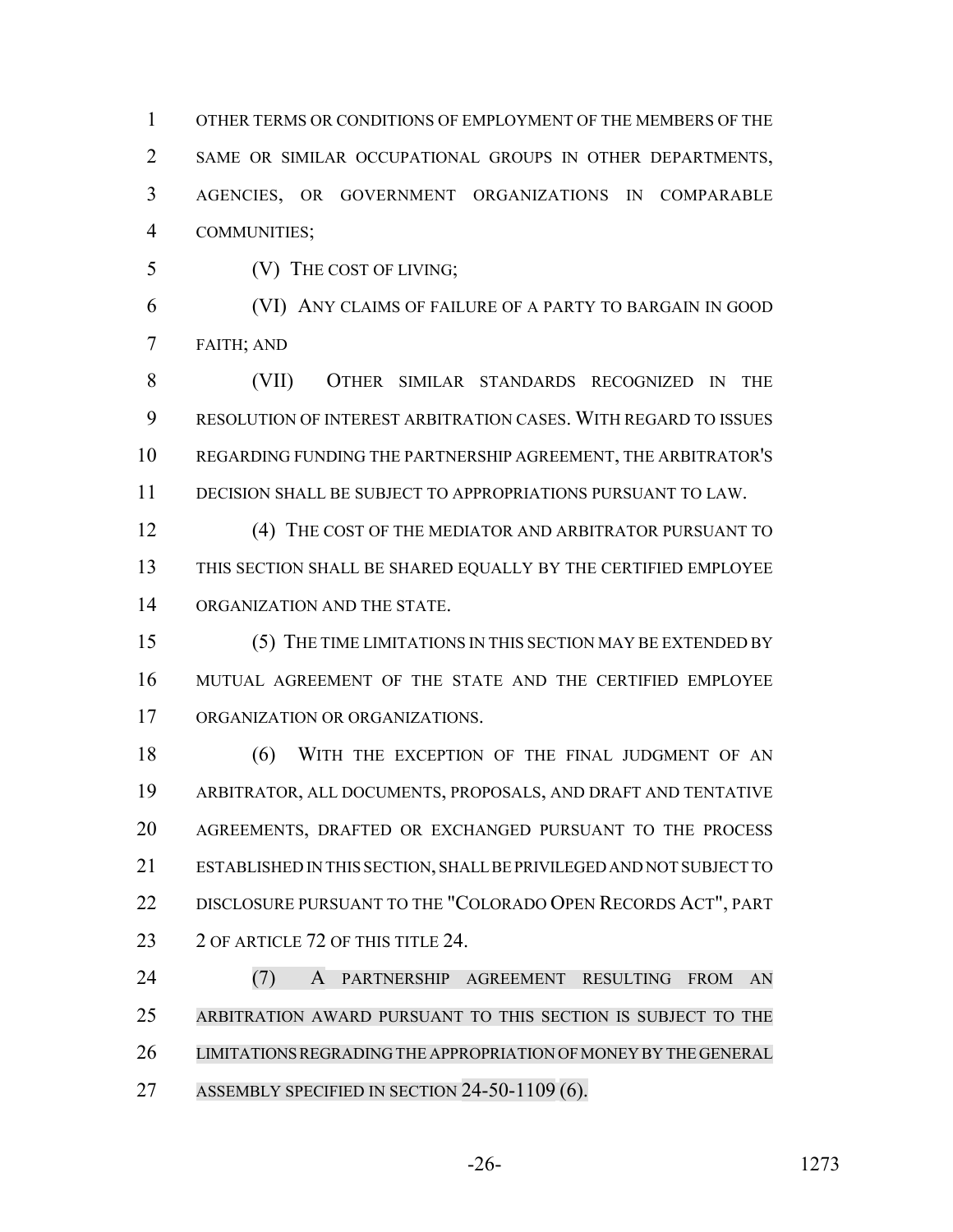**24-50-1112. Maintenance of the partnership relationship.** AN EXISTING PARTNERSHIP AGREEMENT SHALL CONTINUE IN FULL FORCE AND EFFECT UNTIL IT IS REPLACED BY A SUBSEQUENT PARTNERSHIP AGREEMENT.

 **24-50-1113. Standard of review.** (1) THE DIRECTOR MAY REQUEST THAT THE DISTRICT COURT REVIEW ORDERS ISSUED BY THE DIRECTOR PURSUANT TO THIS PART 11, INCLUDING THOSE FOR APPROPRIATE TEMPORARY RELIEF AND RESTRAINING ORDERS.THE COURT SHALL CONSIDER THE REQUEST FOR REVIEW ON THE RECORD MADE BEFORE THE DIRECTOR. THE COURT SHALL UPHOLD THE ACTION OF THE DIRECTOR AND TAKE APPROPRIATE ACTION TO ENFORCE THE ACTION OF THE 12 DIRECTOR UNLESS THE COURT CONCLUDES THAT THE ORDER IS:

(a) ARBITRARY, CAPRICIOUS, OR AN ABUSE OF DISCRETION;

 (b) NOT SUPPORTED BY SUBSTANTIAL EVIDENCE ON THE RECORD CONSIDERED AS A WHOLE; OR

(c) OTHERWISE NOT IN ACCORDANCE WITH LAW.

 (2) A PERSON OR PARTY, INCLUDING AN EMPLOYEE ORGANIZATION OR A CERTIFIED EMPLOYEE ORGANIZATION, AFFECTED BY A FINAL RULE, ORDER, OR DECISION OF THE DIRECTOR ISSUED PURSUANT TO THIS PART 11 MAY APPEAL TO A DISTRICT COURT OF THE STATE FOR FURTHER RELIEF. ALL APPEALS SHALL BE BASED ON THE RECORD MADE AT THE DIRECTOR'S HEARING. ALL APPEALS TO THE COURT SHALL BE MADE WITHIN THIRTY CALENDAR DAYS AFTER THE DATE OF THE FINAL RULE, ORDER, OR DECISION OF THE DIRECTOR. ACTIONS TAKEN BY THE DIRECTOR SHALL BE AFFIRMED UNLESS THE COURT CONCLUDES THAT THE ACTION IS:

(a) ARBITRARY, CAPRICIOUS, OR AN ABUSE OF DISCRETION;

(b) NOT SUPPORTED BY SUBSTANTIAL EVIDENCE ON THE RECORD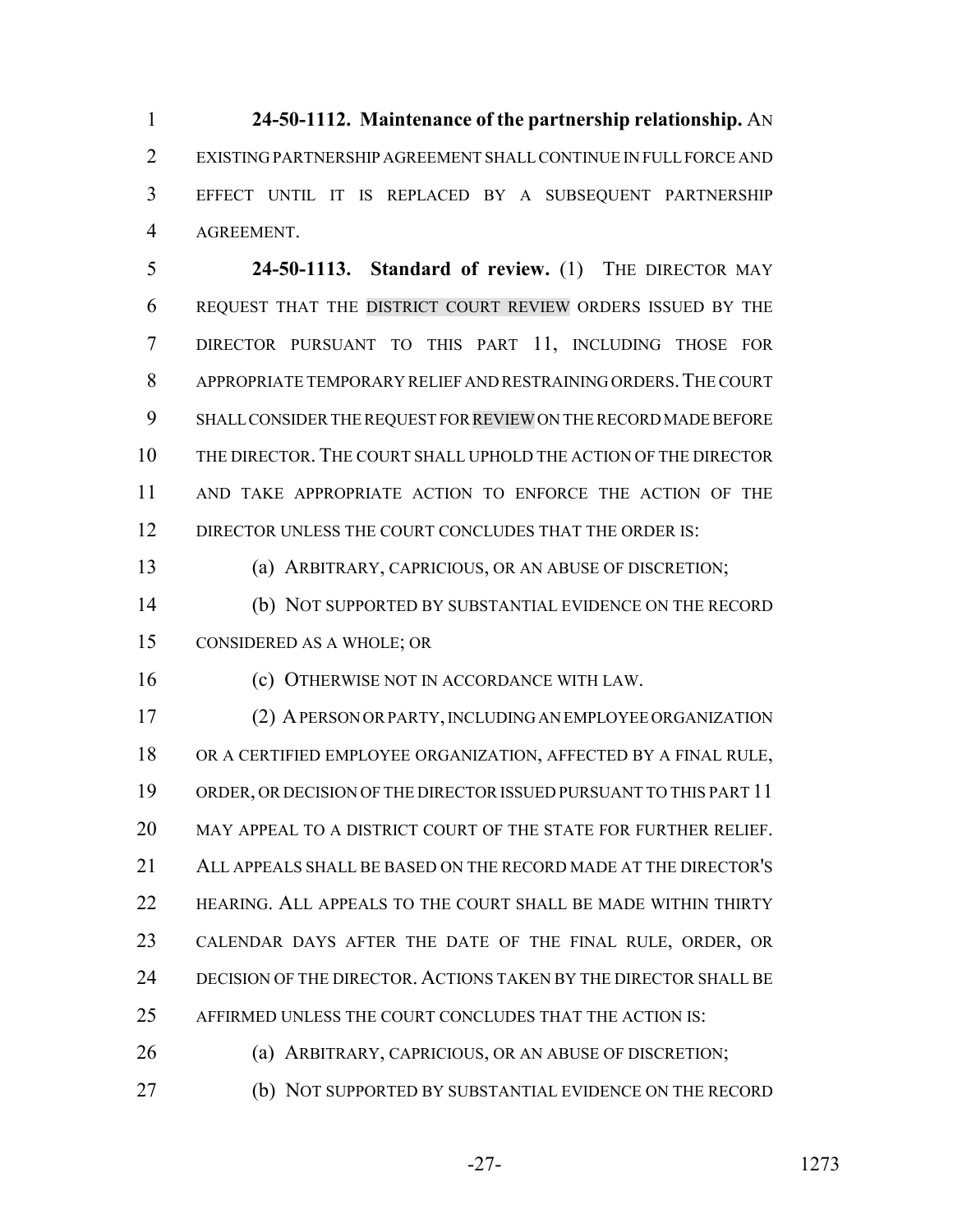#### CONSIDERED AS A WHOLE; OR

(c) OTHERWISE NOT IN ACCORDANCE WITH LAW.

 (3) (a) A PARTY TO A PARTNERSHIP AGREEMENT MAY SEEK ENFORCEMENT OR VACATION OF AN ARBITRATOR'S DECISION ON A GRIEVANCE CONCERNING THE INTERPRETATION, APPLICATION, AND ENFORCEMENT OF A PARTNERSHIP AGREEMENT IN A DISTRICT COURT IN A COUNTY WHERE THE ARBITRATION HEARING WAS HELD.

 (b) THE ARBITRATOR'S DECISION SHALL BE ENFORCED AND THE PARTIES SHALL COMPLY WITH THE DECISION AND AWARD UNLESS THE COURT CONCLUDES THAT:

 (I) THE DECISION AND AWARD WAS PROCURED BY CORRUPTION, FRAUD, OR UNDUE MEANS;

(II) THE ARBITRATOR EXCEEDED HIS OR HER AUTHORITY;

 (III) THE DECISION AND AWARD DID NOT DRAW THE ESSENCE FROM THE PARTNERSHIP AGREEMENT; OR

 (IV) THE DECISION AND AWARD VIOLATES PUBLIC POLICY, THAT THE ARBITRATOR ENGAGED IN MANIFEST DISREGARD OF THE LAW, OR THAT THE ARBITRATION DENIED THE PARTIES A FUNDAMENTALLY FAIR HEARING. (4) (a) EITHER THE STATE OR A CERTIFIED EMPLOYEE ORGANIZATION MAY CHALLENGE THE FINAL JUDGMENT OF AN

 ARBITRATOR'S JUDGMENT RESOLVING A DISPUTE IN THE FORMATION OF A 22 PARTNERSHIP AGREEMENT IN A DISTRICT COURT IN A COUNTY WHERE THE ARBITRATION HEARING WAS HELD.

 (b) THE ARBITRATOR'S DECISION SHALL BE ENFORCED AND THE PARTIES SHALL COMPLY WITH THE DECISION AND AWARD UNLESS THE COURT CONCLUDES THAT:

(I) THE DECISION AND AWARD WAS PROCURED BY CORRUPTION,

-28- 1273